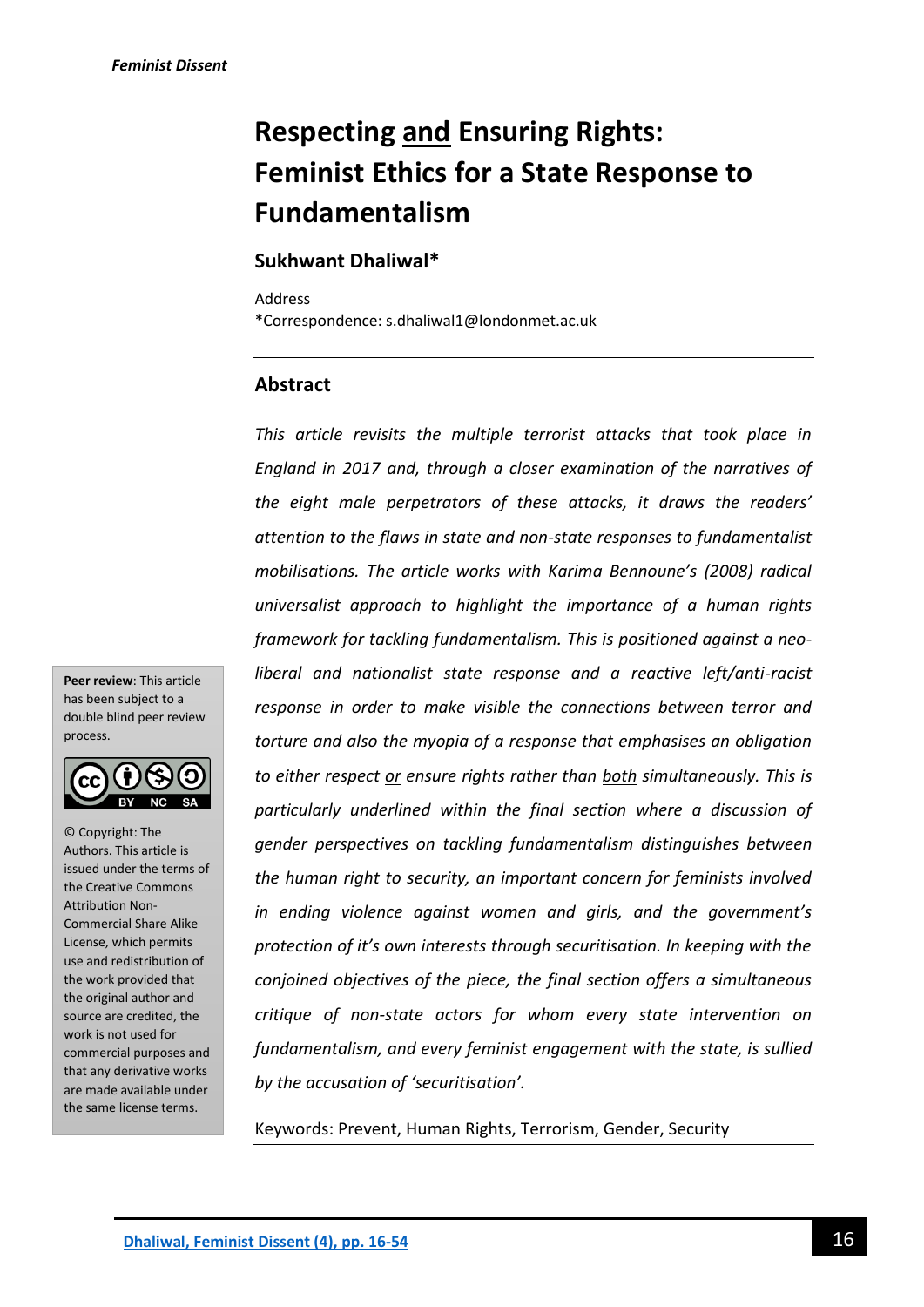### **Introduction**

After a ten year hiatus, in 2017 Islamist terrorism once again made its presence felt on the streets of the UK. The year began with news of the suicide bombing by Jamil al Harith, a prominent Manchester based ISIS operative and a former Guantanamo detainee. Then, alongside images of British nationals, including young female 'jihadi brides', leaving the UK to fight for the so called Islamic State, five terrorist attacks in the space of five months - Westminster (22/03/2017), Manchester (22/05/2017), London Bridge (3/06/2017), Finsbury Park (19/06/2017), and Putney Green (19/09/2017) – became a stark reminder of the ongoing recruitment of British nationals to a violent Salafi-Jihadist ideological world view and the coterminus rise and rise of racism. The personal-political narratives of eight men set the mood music for discussions on pathways into and the prevention of terrorism. Their stories provide key insights into the array of issues and tactics with which counter-terrorism measures now need to contend but also highlight the immense flaws and inconsistencies in the British state's counterterrorism work.

Gender was right at the heart of these discussions. The Manchester bomber, Salman Abedi, specifically targetted the concert of a young female singer with a largely female fan base; the majority of those killed on 22<sup>nd</sup> May 2017 were women and girls condemned by Abedi for their 'immoral western' lifestyles. Following the Manchester attack, the former Chief Prosecutor, Nazir Afzal, who had previously used the term 'gender terrorism' to talk about child sexual exploitation and honour based violence, began applying this term to Muslim fundamentalism. Nimco Ali, the feminist campaigner against female genital mutilation, connected the dots across white supremacist and Islamist<sup>i</sup> attacks by diagnosing these as a problem of 'toxic masculinity' while the feminist journalist Joan Smith used the term 'misogyny' to connect a range of male perpetrated mass killings (in the UK and in the USA) with the perpetrators' individual histories of intimate partner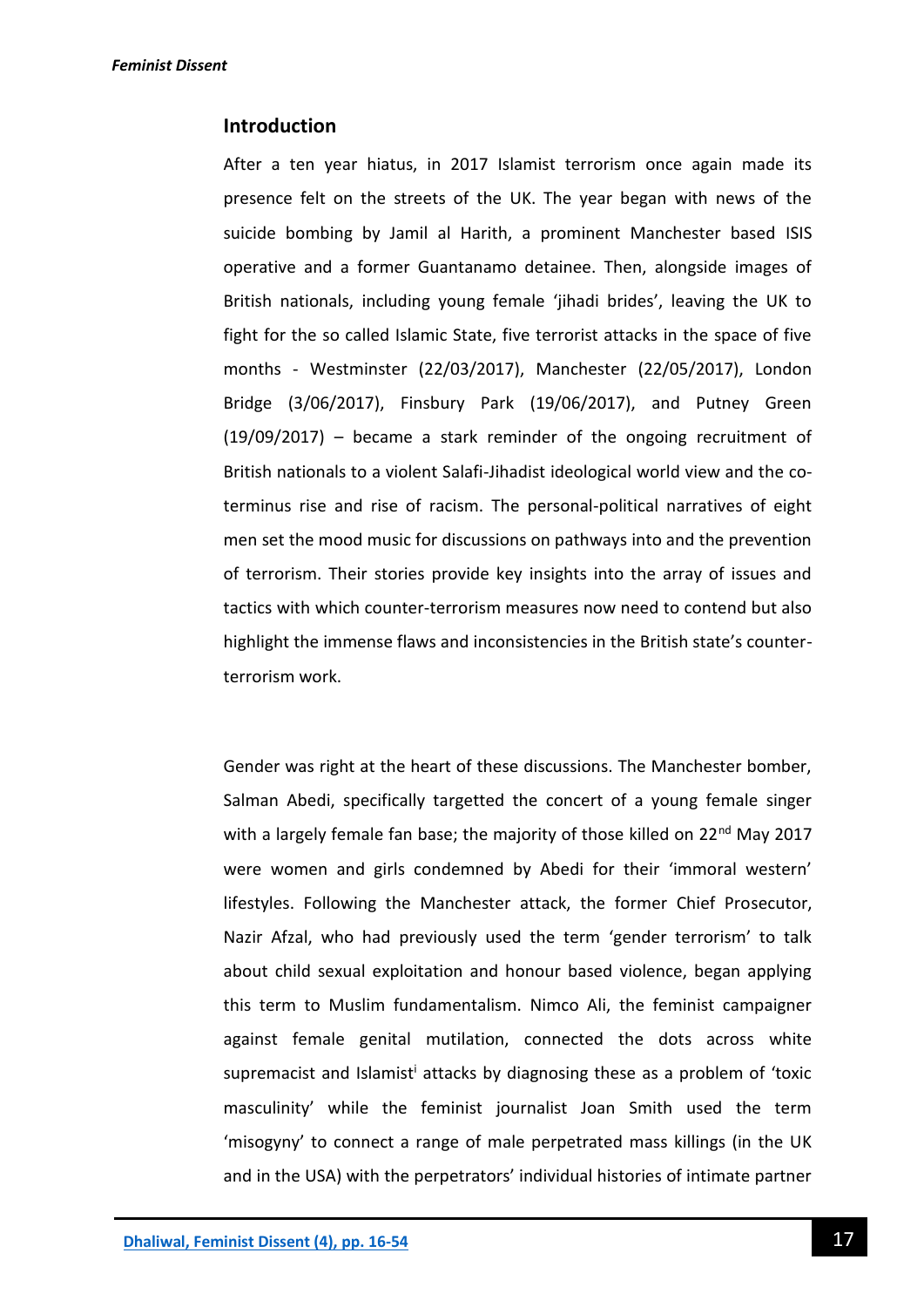violence. Moreover, women and girls were implicated in these supremacist gender orders. Questions were posed about complicity as we got to know more about Jamil al Harith through interviews with his wife. We heard of the death of one of three 'jihadi brides' who had travelled from the London borough of Tower Hamlets to Syria and public attention once again turned to female recruiters and female recruits. On the other hand, Islamists and left leaning academics attacked Muslim women who decided to work with government, through the Prevent agenda, to tackle fundamentalism within their own communities.

...

This article is informed by Karima Bennoune's (2008) radical universalist approach to tackling both terror and torture but also borne of the legacy of Women Against Fundamentalism's writing and activism. I attempt to push the reader to think simultaneously from an anti-racist, anti-fundamentalist, feminist position within the context of a highly polarised debate. In doing so, I critically engage with the landscape on which Prevent is rhetorically advocated and implemented, by acknowledging the importance of challenging fundamentalism in all religions, without conceding to either civil society denial or state over reach, and with the objective of holding both state and non-state actors to account.

The article begins with an introduction to Karima Bennoune's (2008) important reminder of the bi-focal obligation of human rights – to ensure rights and respect rights  $-$  and the many ways that this dual duty is compromised within the circle of indignity that connects terror and torture. I position this commitment to a human rights approach as in conflict with nationalist and neo-liberal responses to terrorism. In the first section, I voice antipathy for the displacement of an important emergent 1980s debate about 'fundamentalism' with a far less coherent conceptualisation of 'extremism', particularly the way it is bound to patriotism, integration, and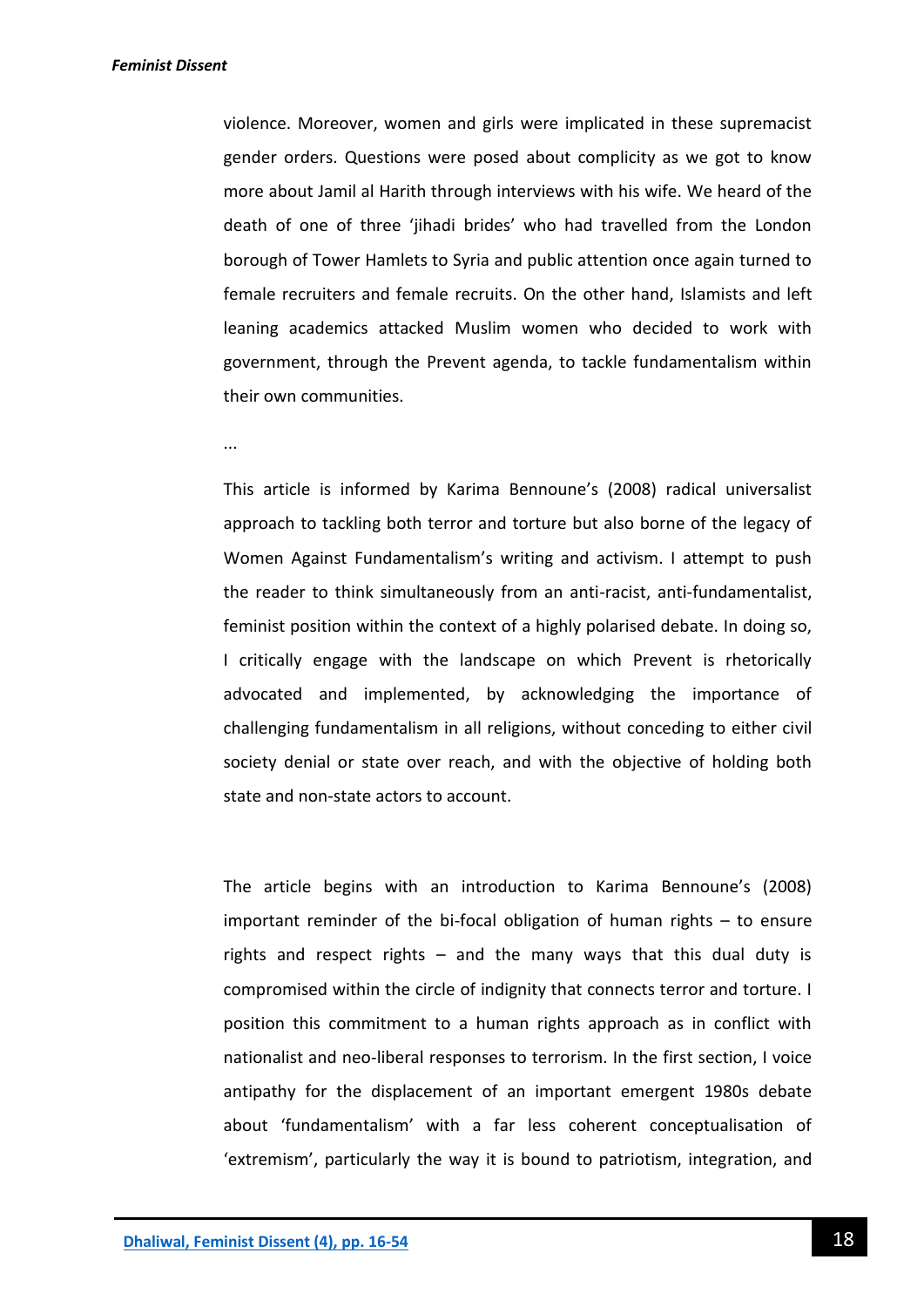individualised risk assessments. If this first section is a focus on problems with the state's framing of the issues, the following section highlights the myopia of non-state actors that focus on state over reach and push against any serious consideration of the threat posed by non-state actors engaged in terror and torture. This part of the argument highlights the importance of a feminist ethics that can distinguish between supremacist, authoritarian projects and liberatory ones. The final section focuses on gender in order to draw out the tensions in getting both state and non-state actors to value and defend security as a human right. On the one hand, civil society actors accuse the state (and whoever engages with government) of 'securitisation' whenever government takes up its responsibility to tackle fundamentalism. On the other hand, the British state rescinds its duty to protect all its citizens and frequently falls back on securitisation, particularly the use of immigration controls, to ultimately protect the interests of the nation-state over and above the rights of its citizens.

### **Radical universalism vs nationalism and neo liberal governance**

In 2008, in the wake of academic and activist campaigning around Guantanamo and refashioned arguments about the manipulation of women's and LGBT rights in the service of imperial power, Karima Bennoune – then a Rutgers Law Professor and now the UN Special Rapporteur for Cultural Rights – developed a bold and brave new critique of state and NGO responses to fundamentalism. In her paper 'Terror/Torture', Bennoune (2008) argued that both fundamentalist terrorism and the state's response to this are bound together by the same philosophical tenets, both are an incursion on people's human rights and they often involve the same acts. These acts are intended to cause 'severe and deliberate human suffering', they dehumanise their victims, they both 'represent a spectrum of brutalising practices often justified in the name of a greater good or higher purpose' (Bennoune, 2008: 17). Moreover, they violate the right to bodily autonomy, to freedom of conscience and expression and they both sever 'all bonds of human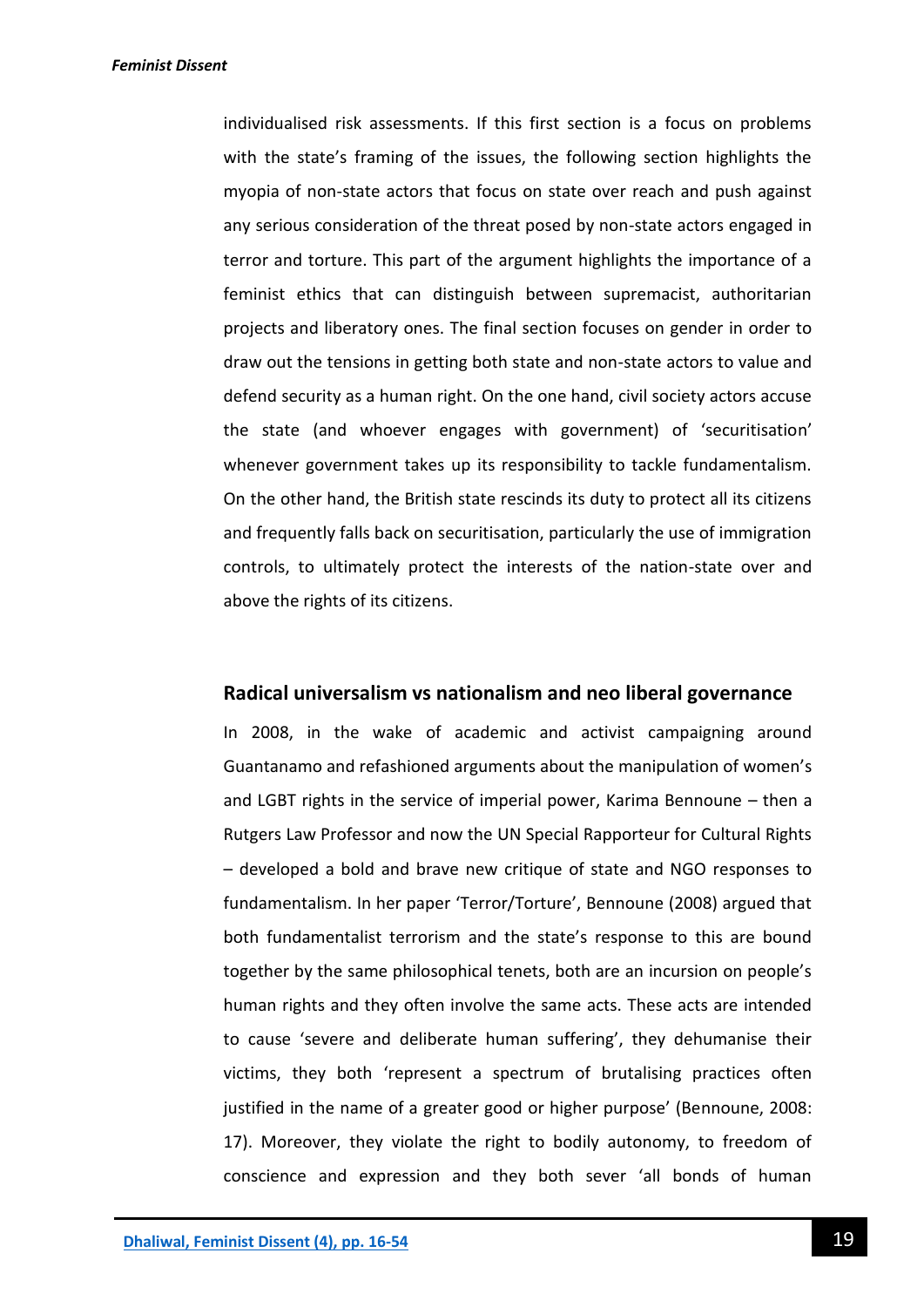sympathy' between those engaged in torture or terror and those being tortured or terrorised (Bennoune, 2008: 7, footnote 21). Although state and non-state actors portray terror and torture as dichotomous categories, they are in fact 'points on the circumference of the same circle: terror/torture, terror/counter-terror, security/human rights, state action/non-state action' as one side brutalises, the other side rescinds the rule of law which in turn leads to a violation of rights, and so on and so forth (Bennoune, 2008: 9).

Bennoune argues that to counter this circle of dehumanisation, all state and non-state bodies need to focus on creating a 'circle of decency' and indeed the International Covenant on Civil and Political Rights (ICCPR) obliges states to both *ensure* rights and *respect* rights. However, she explains that:

In our time of terror, security experts usually emphasize the aspect of ensuring rights (though not often using such language) while human rights advocates largely focus on respecting rights (though they usually at least acknowledge, en passant, that governments must protect their populations). The trick, which neither side in the debate has adequately referenced, is that states have to do both - respect rights and ensure rights - and at the same time.

[Bennoune, 2008: 10]

In ensuring rights, the British state has a duty to protect its population from 'violent attack by non-state armed groups' but, at the same time, it 'must not itself contravene the rights guaranteed in the ICCPR' (Bennoune, 2008: 10). Unfortunately, campaigns against state injustices powerfully illustrate the British government's failure to respect rights while it claims to undertake activities to ensure rights. Sadly, there are more examples than space permits within this article, but touchstones include the British government's involvement in extraordinary rendition, deaths in police custody, the use of control orders to curtail freedom of movement, the use of immigration controls to deport jihadists (including to countries where they face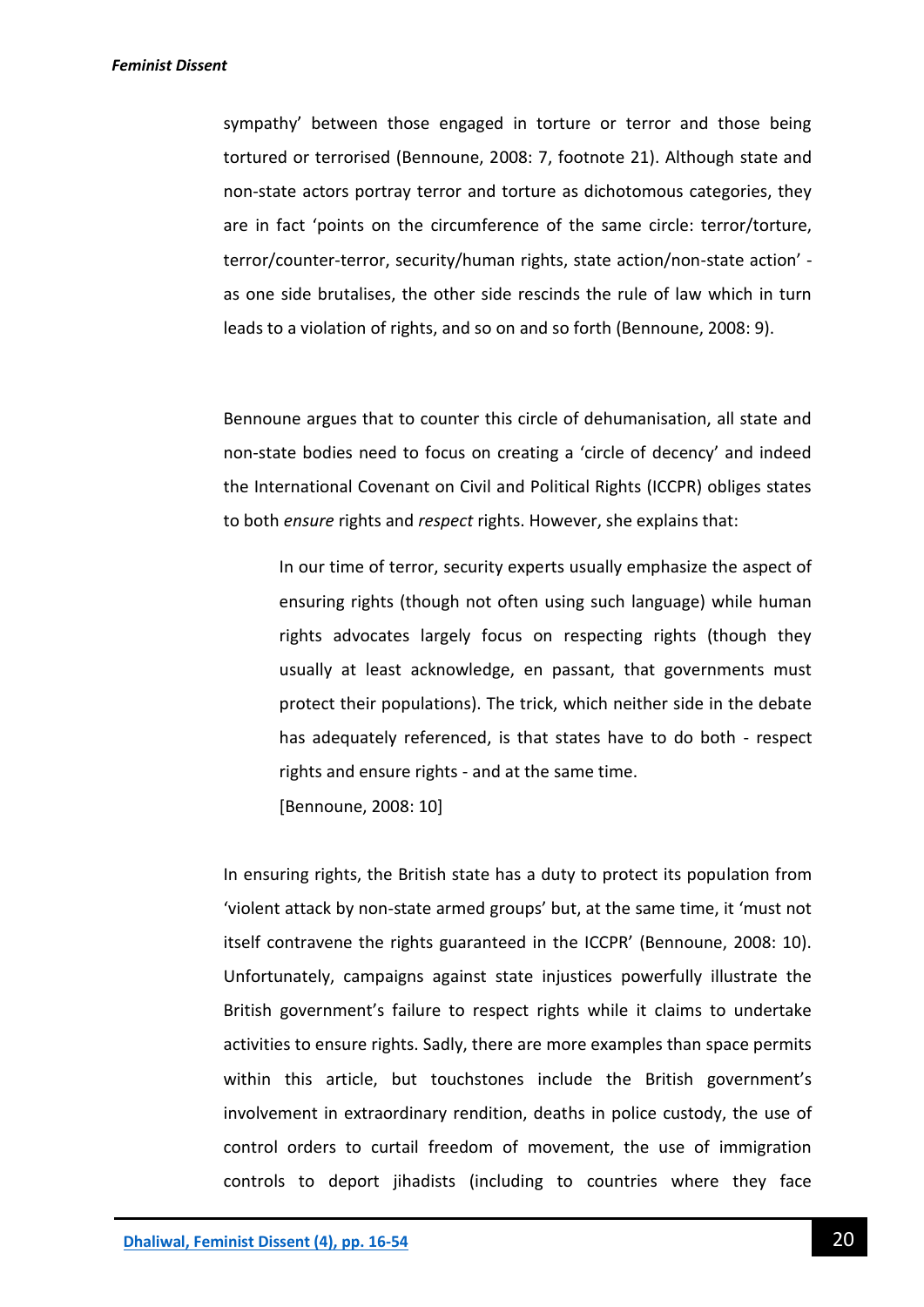persecution) and the use of immigration controls to stop young people who travelled to Syria and Iraq from returning to the UK.

Moreover, Amnesty International UK's (2016) submission to the UN Human Rights Council's Universal Periodic Review lists the current government's 'hostile environment' and immigration detention practices as one of the key human rights issues in the UK. The same report raises concerns about the ways that new security measures  $-$  such as the Investigatory Powers Act  $$ infringe on the right to privacy and freedom of expression. At the time of writing, there is a groundswell of support for the Stansted 15 who were convicted under the Aviation and Maritime Security Act 1990 and the Criminal Justice and Public Order Act 1994 for using non-violent protest methods to stop a charter flight being used to deport asylum claimants to Nigeria and Ghana.<sup>ii</sup> This case is a clear illustration of the way that the state uses security claims and security legislation to enable deportation and suppress anti-deportation / human rights activism.

As Chetan Bhatt (2012) has pointed out, these developments are taking place within a techno-geo-political context where state over reach is now characterised by drone strikes and multi-layered insidious intrusions into governance structures, or shells of structures, within other countries (justified on the grounds that they are 'failed' or 'fragile' states), while jihadists scatter their attacks across a range of geographical territories utilising a wide range of tactics and tools. The rules of war have changed as both state and opponent claim that everywhere is a battlefield (Reiner, 2018). Consequently, it has become usual for western states to claim that the use of extra-judicial measures is a necessary act for protecting the security of their populations - the assassinations of prominent Al Qaeda leaders Osama Bin Laden and Anwar Al Awlaki, were defended with recourse to the language of war and a claim to *ensuring rights* while at the same time completely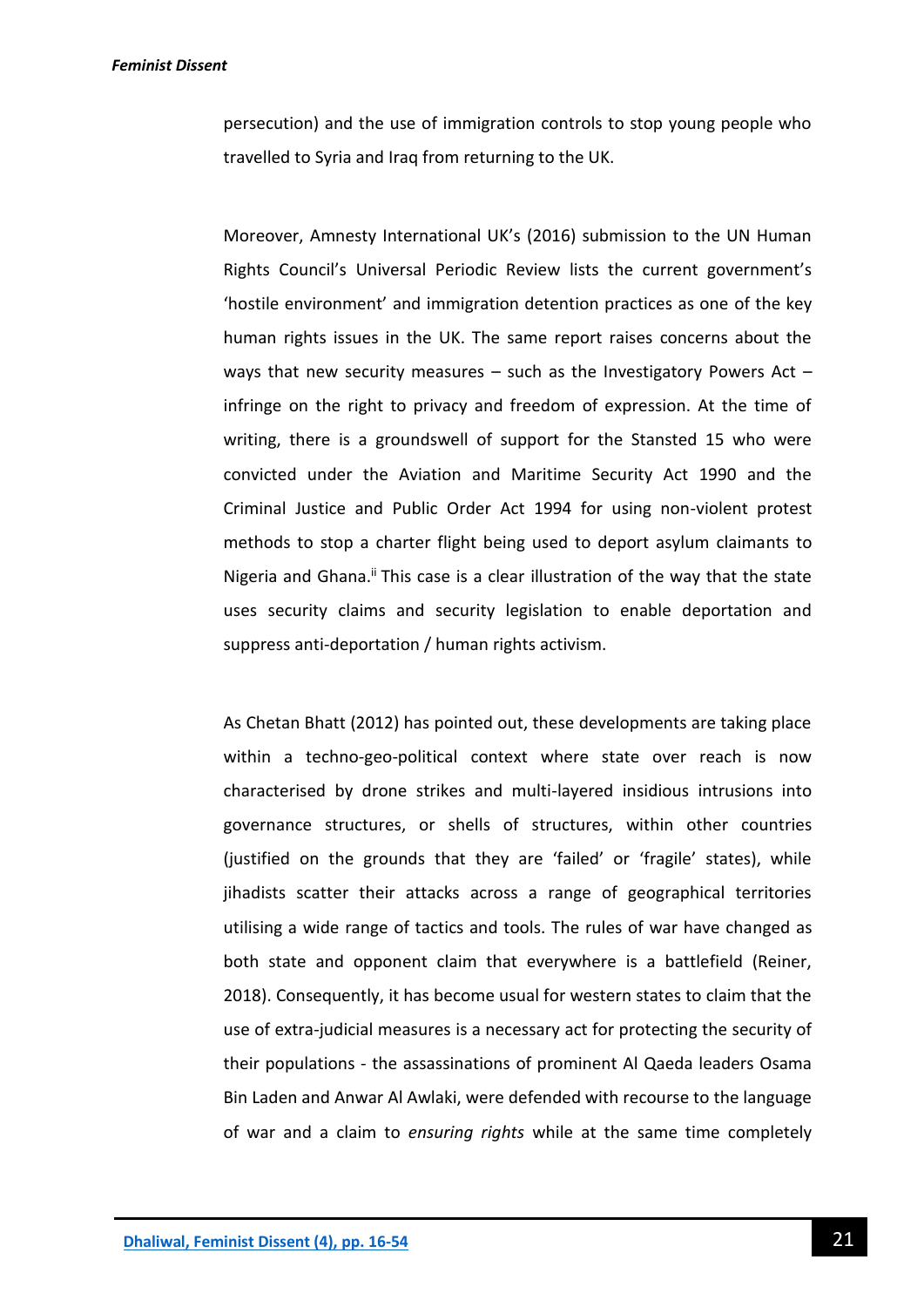obliterating out of any recognition the simultaneous obligation on states to *respect rights*.

On the other hand, human rights, anti-racist and left activist circles have largely glossed over the terrorist supremacist ideologies and networks of former Guantanamo prisoners and other Islamist activists and instead depicted them as virtuous victims harassed by the insidious practices of security services (Bhatt, 2017). When faced with the struggle between global fundamentalist forces and western imperial powers, these groups and movements make ethical choices to present 'salafi-jihadis and their supporters as bewildered victims unburdened with ideology, volition or agency... (for instance) in the case of Aafia Siddiqui<sup>iii</sup>, it is not simply that human rights organisations focused on 'torture', but that they actively worked to make 'terror' disappear, remade its ideologues into virtuous figures' (Bhatt, 2017: 7). Such a perspective sees power only in relation to western states and the progressive struggle only in relation to fighting imperialism (ibid).

Karima Bennoune similarly argued that this is typical of a human rights discourse that 'minimises discussion of ensuring rights to protection from terrorist violence by the enforcement of international law' (2008: 10) and is largely focused on campaigns directed at nation states and their obligation to respect rights.

Some would argue that international human rights are now a central part of globalised governance and there are similarities between the fundamentalist recourse to human rights as legal innocence and the neo-liberal instrumentalization of a human rights language as both have been emptied of any 'progressive visionary content' (Bhatt 2017: 18). Nonetheless, in this article, I draw a clear distinction between a radical universalist rights-based response to fundamentalist mobilisations and a response that is mired by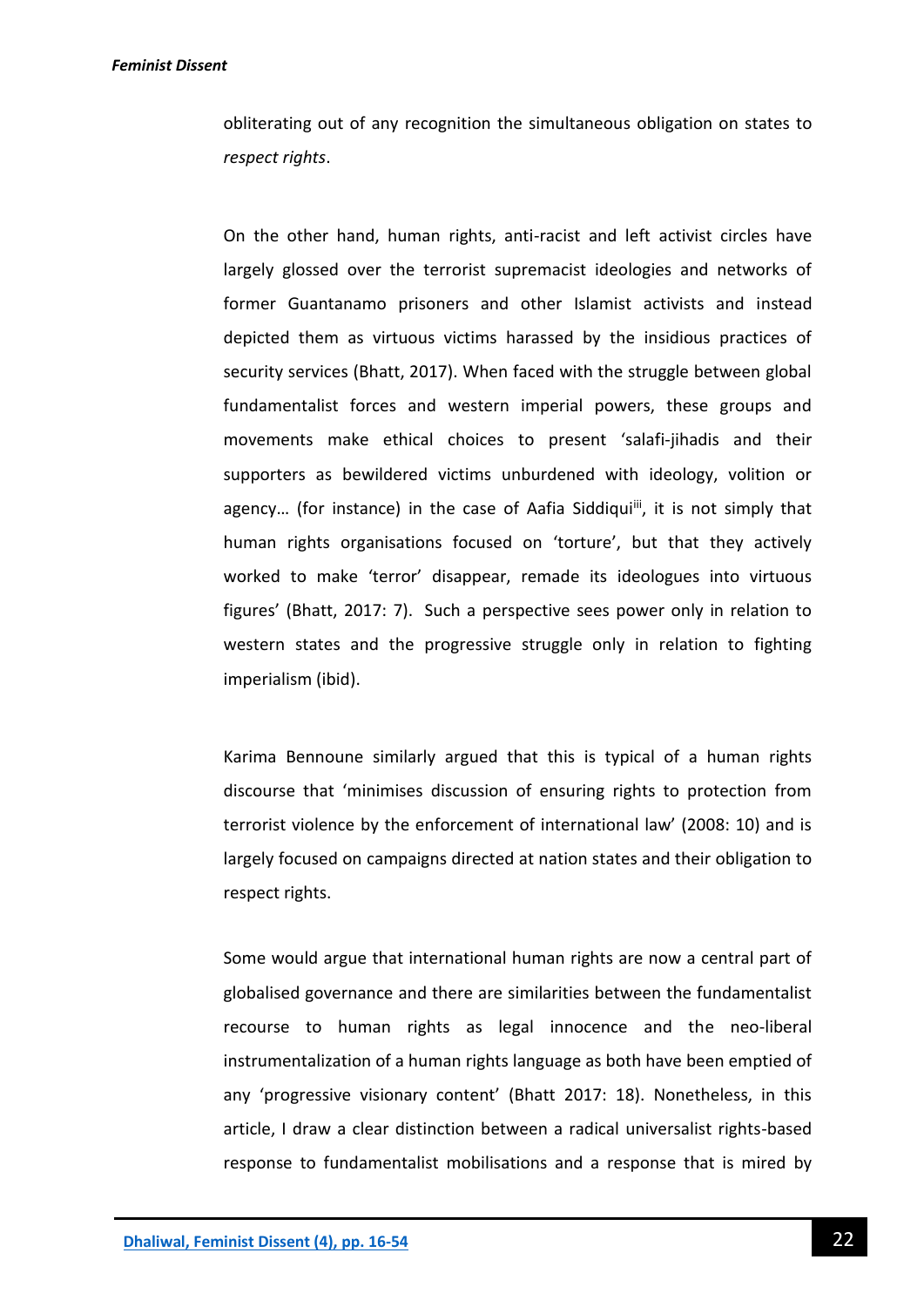nationalism and the managerial tools of neo-liberal governance, which have in turn relied on communal forces.

In the context of a globalised world, the nation-state is impacted by (and impacts) international governance structures which have become increasingly dominated by the drive to instil neo-liberal political economy (Sassen, 1996) in a context where the power of capital is intensified (Hall, 2011). The privileging of neo-liberal economic interests over social welfare and social democracy has seeped into the very fabric of our culture, our language, ethics and daily practices (Hall, 2011) while western governments develop management tools akin to insurance firms to ameliorate the risks of global traffic, both material and virtual (Rose, 1999).

In the face of global transformations, the nation state retains its autonomy, authority and legitimacy by strengthening its executive over judicial and legislative wings (Sassen, 2004) but when people resist the growing power of the executive, government relies on nationalist fervour to get through these crises of governmentality and governability (Yuval-Davis, 2012). These trends are really evident right now with a Conservative government pushing against international human rights conventions, relying on a crude recourse to immigration controls and nationalist scripts (the 'hostile environment' and 'British values'), and an over reliance on punitive measures for tackling social problems so that it can continue to squeeze the life out of the welfare state. Moreover, these tendencies are particularly clear in the British Prevent agenda.

### **Nationalism, neo-liberalism and Prevent**

Since its birth in 2005 to the events of 2017, the Prevent agenda was much less a political argument against right wing formations and much more a combination of patriotic expectation and neo-liberal managerialism. In Opposition, the Conservative Party election campaign oriented around three key distinctions from New Labour: to stop state funding of Islamist groups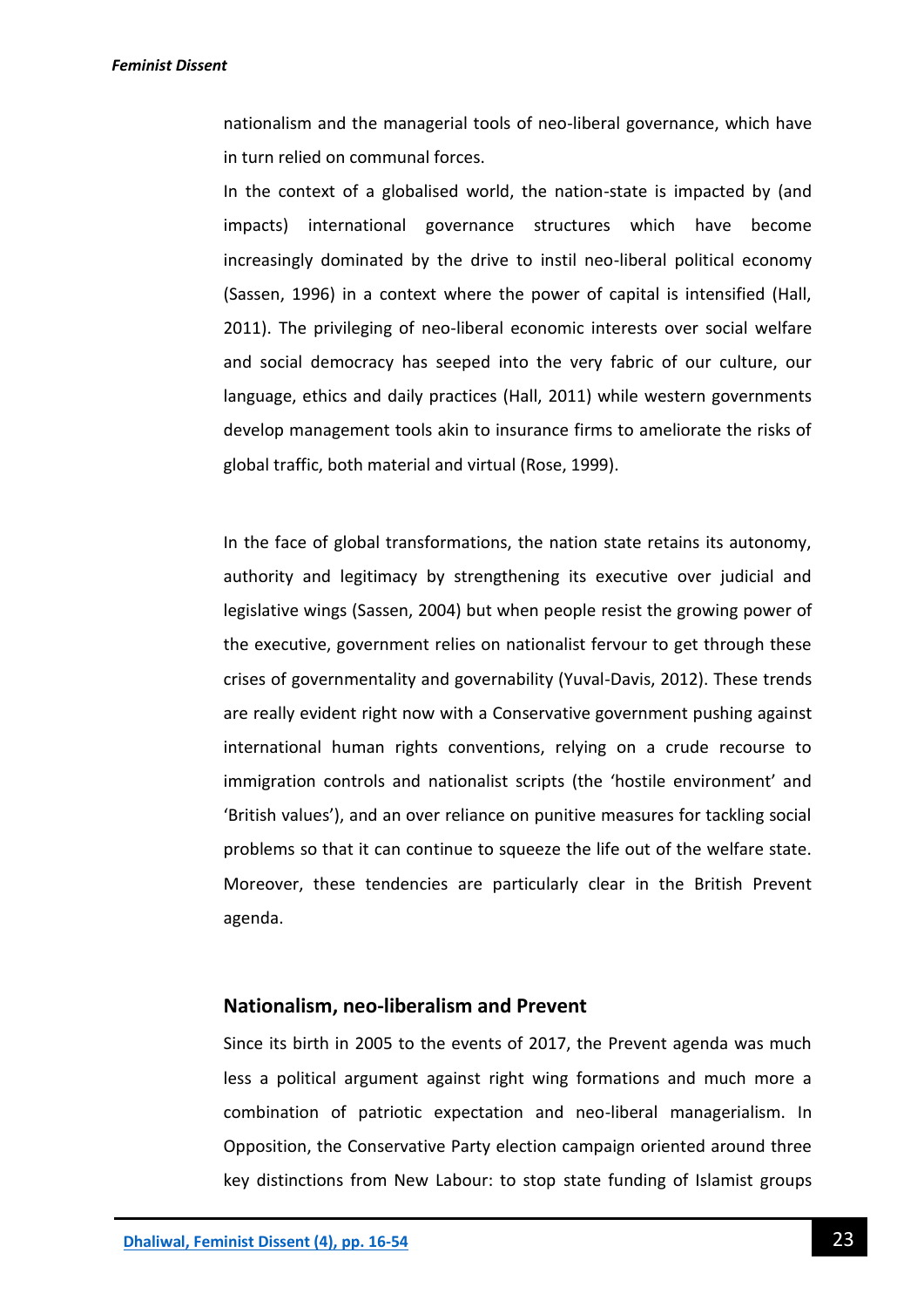(there has never been a statement about other religious fundamentalists); to ensure that Prevent money is used for focused counter-terror work rather than generic cohesion / social development activities; and tackle the ideological shifts that enable fundamentalist activity by looking at 'extremism' and not just 'violent extremism'.

However, there have been several continuities between the New Labour and Conservative Party approach to fundamentalism in the way that it has been defined more by the interests of the nation-state (nationalism) and the power of capital (neo-liberalism) than by a commitment to respecting and ensuring rights. Firstly, although the current definition of extremism appears to be located within human rights and anti-discrimination commitments, it continues to emphasise loyalty to the British state and does so in a context where the current PM Theresa May is issuing conflicting messages about the government's commitment to human rights – on the one hand she is advocating a Domestic Abuse Bill that will ratify the Istanbul Convention, on the other she has been a vociferous opponent of the Human Rights Act and is complicit in the decimation of resources (e.g. legal aid) and support services to assist people to activate those rights.

Throughout the New Labour years, Prevent was wedded to the Community Cohesion and Integration agenda. The potential for a human rights framework was jettisoned in favour of chauvinistic 'British' pride. As the SBS/WAF (2007) submission to the Commission on Integration and Cohesion spelt out then and is still relevant now, government discourse assumed that 'there are a set of fixed and given (unchanging) 'British' values that are superior and to which all those who enter the country must subscribe' (p.2). The absence of any acknowledgement of the contribution of minorities, including Muslim activists, to the development of human rights and equality principles 'reinforces the distorted and dangerous view peddled by many in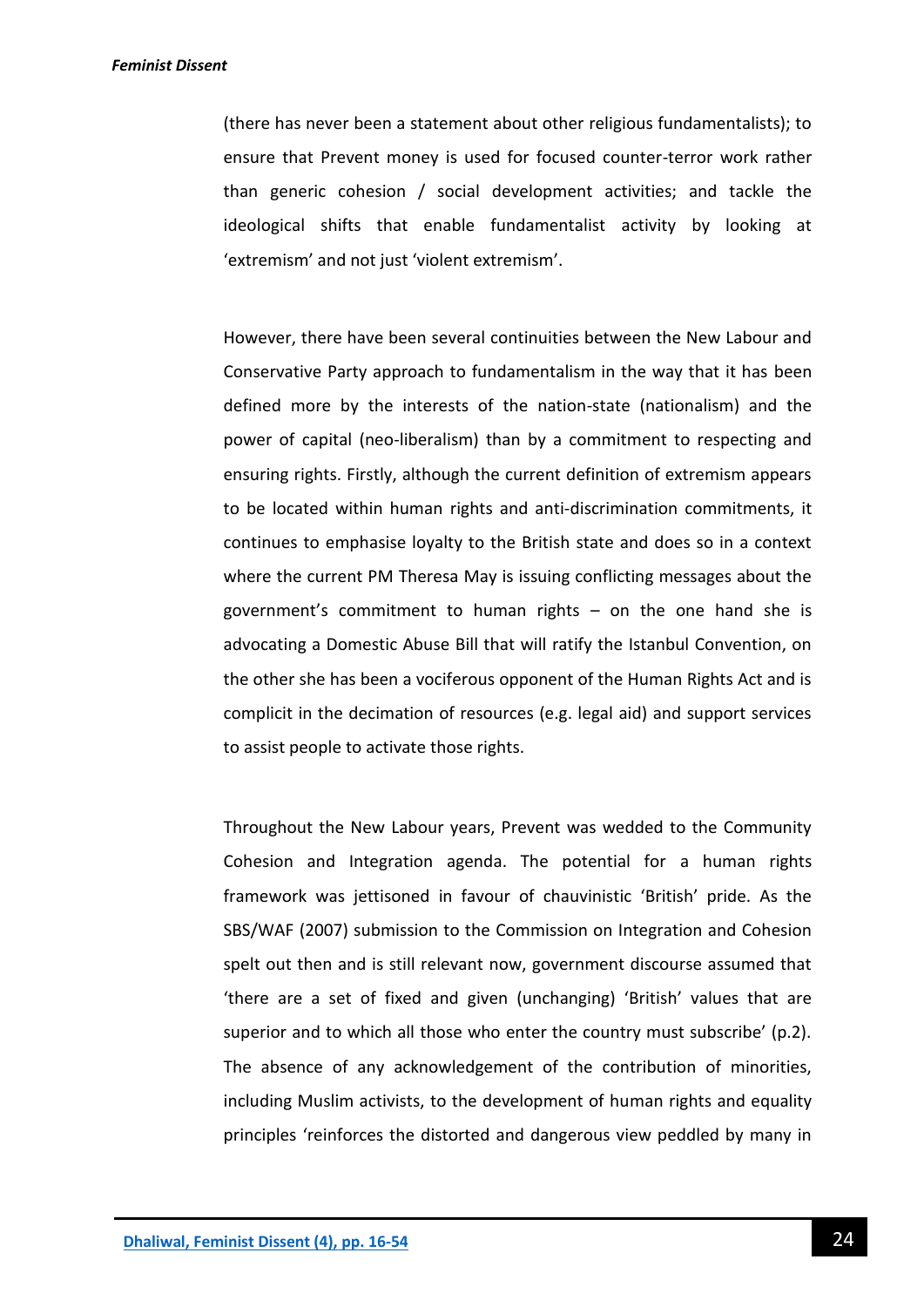the media and western governments and mirrored by fundamentalists, that the battle lines are between the West and Islam' (SBS/WAF, 2007: 4).

This recourse to 'British values' involved a renewed pressure on minorities to 'integrate' and to demonstrate their loyalty to the British state (see Tony Blair's speech 8/12/2006 'The Duty to Integrate: Shared British Values'). At the time, Sivanandan (2006) astutely observed that the war on asylum had merged with the war on terror  $-$  'race riots' and religious violence became part of the projection of second or third generation ethnic minorities, particularly Muslims, as immigrants in need of integration rather than as established British citizens that had contributed to the struggle for human rights and equality. The state's response to fundamentalist recruitment completely sidestepped discussions on racism, poverty, class inequality, and foreign policy in favour of cultural and behavioural arguments placing the onus on minorities to 'integrate'.

This emphasis on British values and integration has continued under the Conservative Party; the revised Prevent Strategy (2011) defined extremism as follows:

'vocal or active opposition to fundamental British values, including democracy, the rule of law, individual liberty and mutual respect and tolerance of different faiths and beliefs. We also include in our definition of extremism calls for the death of members of our armed forces, whether in this country or overseas'.

[HM Government, 2011: 107]

BME feminists are caught between a rock and a hard place as Theresa May has opened up space for conversations about gender and fundamentalism that simply didn't exist under New Labour, particularly by establishing a Commission on Countering Extremism steered by the BME feminist Sara Khan and a group of academics and activists with strong track records of defending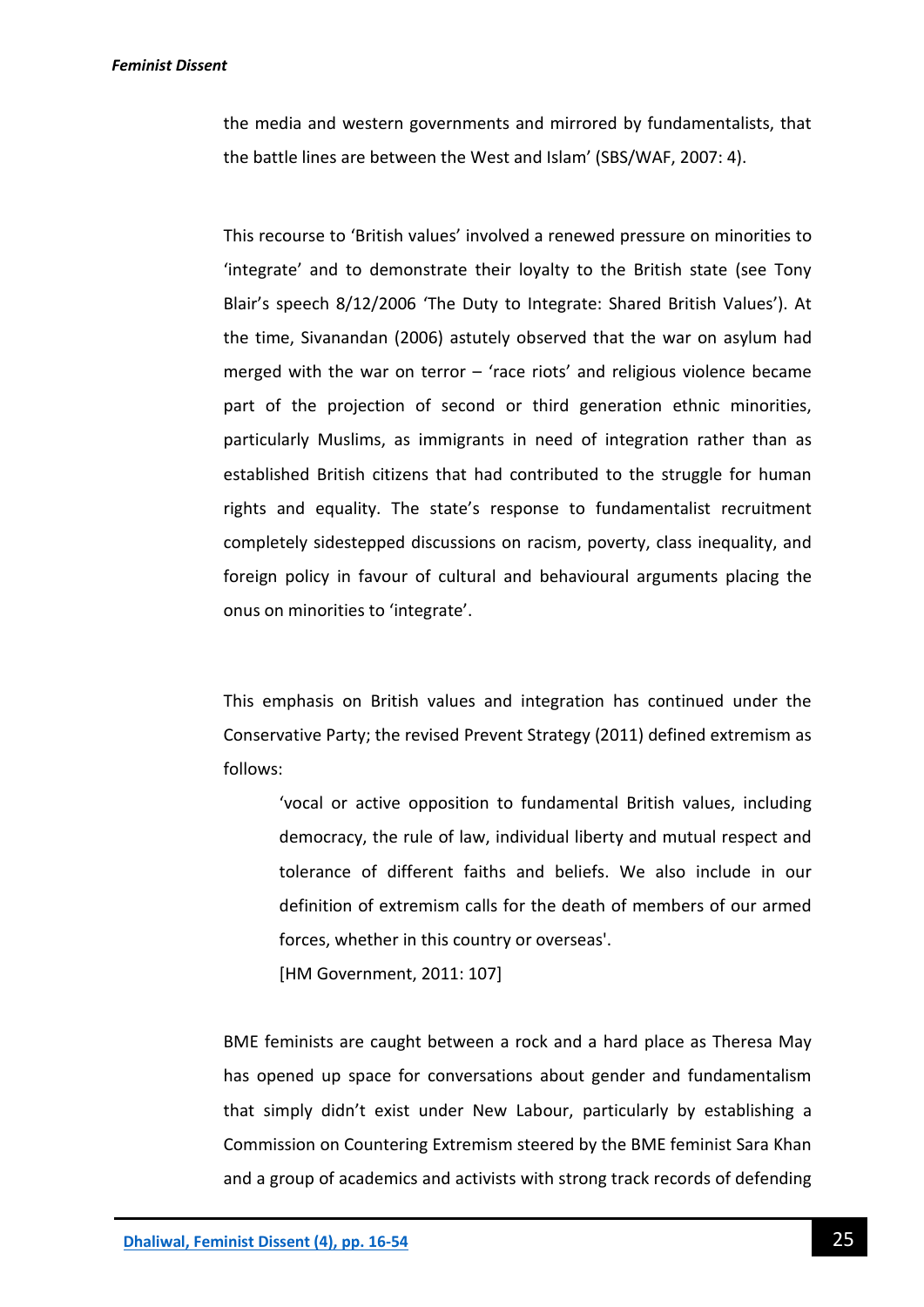human rights, equalities and civil liberties. However, the Conservative Party's interest in gender inequality is tarnished by its destabilisation of citizenship - British minorities continue to be treated as immigrants sandwiched between a 'hostile environment' and a 'culture clash'.

Integration (or lack of) continues as a feature of mainstream assumptions about extremism in the UK and as an element of the current Conservative government's Prevent agenda. Louise Casey's (2016) report on opportunity and integration reflects many of these assumptions – she leans towards assimiliationism by focusing primarily on ethnic minorities while simultaneously ignoring the rising tide of white fascist extremism, which is pinned to the same claims of authentic British identity and values. She also advocates the teaching of 'British values, laws and history' without cognisance of the spoils of colonialism.

Recent campaigns against gender segregation have been important for highlighting separatist tendencies among fundamentalists and the ways that they enforce unequal gender roles, cloister and control women and girls within minority communities (see Patel, 2018). However, the presumption by government and others that extremists are in part defined by their inability / unwillingness to integrate conceals many truths about the British state *and* about fundamentalist activity. Under New Labour, Islamists were notoriously given Prevent funding for anti-radicalisation work and consulted by police forces in England (see Maher and Frampton, 2009) but they were not the only ones. The New Labour government claimed as 'moderate' those fundamentalist organisations (such as the Muslim Council of Britain, Hindu Forum and the Sikh Federation) who appeared to be 'integrated' because of their engagement with democratic lobbying tactics and electoral politics and their use of human rights language. As Sahgal (2016) highlighted more recently, this relationship with fundamentalist forces continued under the last two Conservative governments. Moreover, fundamentalist groups have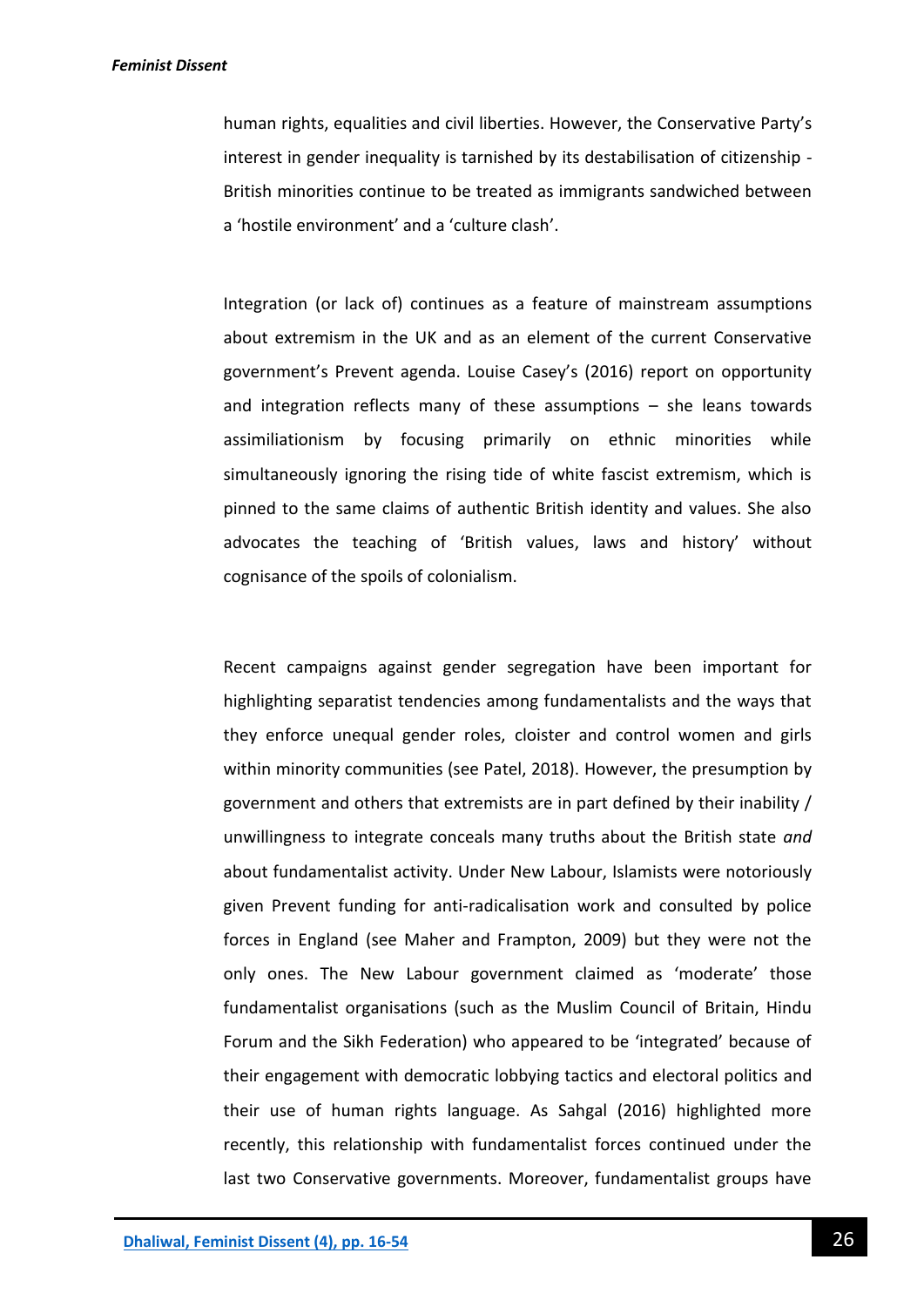long since been able to mainstream their religious interpretations and practices by being 'integrated' into local multi-faith forums and Standing Advisory Council on Religious Education (SACREs).<sup>iv</sup> As is obvious from the examples discussed in the next two sections, fundamentalists strive to impose ideological projects of separatism and superiority but they do this through full engagement with social and political institutions in the public realm.

The British state continues to engage with fundamentalist groups across shared interests (see, for example, Sahgal, 2016; but also unintentionally highlighted by O' Toole et al. (2015) in their review of state-Muslim governance). In most part, this alignment of interests concerns a moralistic pre-occupation with policing women, young people, minority communities, illegality and criminality (see Dhaliwal, 2011 and Dhaliwal, forthcoming). Drawing on Naomi Goldenberg's (2013) theory of religions as vestigial states, I have argued that government happily overlooks 'extremism' so long as its fundamentalist partners do not pose a threat to its monopoly on violence (ibid).<sup>v</sup> As I've explained elsewhere (see Dhaliwal, 2011, 2017 and forthcoming), the continuities between New Labour and the Conservative Party can also be seen in their mobilisation of communal identities and fundamentalist formulations wherever communitarianism can assist the project of the neo-liberal shrinking of the welfare state. In short, these features of contemporary governance mean that a claim to tackling extremism is compounded by contrary interests (nationalist and neo-liberal not to mention long standing local networks) that have come to depend on extremist formations.

Moreover, an agenda that shifts attention from human rights to the pathologising discourses of integration fits neatly with risk assessment tools that emphasise individual behaviour and rectitude without contending with the structures and contexts that, although not the cause of fundamentalist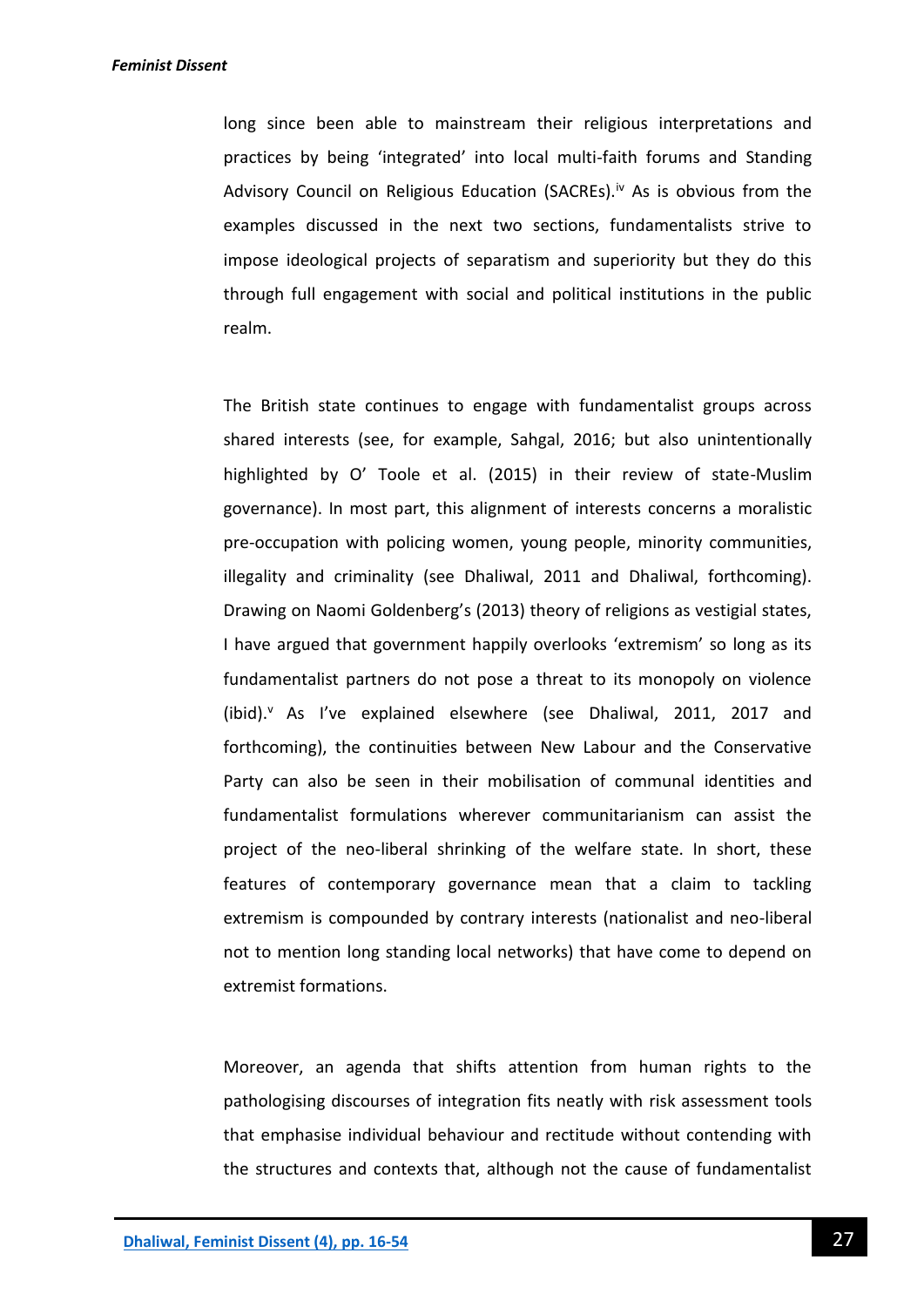#### *Feminist Dissent*

activism, have nonetheless enabled right wing formations and agendas to flourish.

The Prevent programme is delivered as a package. The Counter-Terrorism and Security Act 2015 introduced a legal duty on public sector bodies to 'have due regard to the need to prevent people from being drawn into terrorism' during the exercise of their functions (HM Government, 2015a). Due regard means that 'the authorities should place an appropriate amount of weight on the need to prevent people being drawn into terrorism when they consider all the other factors relevant to how they carry out their usual functions' (HM Government, 2015a: 5). To fulfil this Duty they are expected to perform a risk assessment, produce an action plan, train staff and collaborate with other areas. Contrary to popular beliefs, this is not a duty on individual employees but on organisations and local authorities as a whole.

Connected to this new statutory Prevent Duty is the Conservative government's updated Channel programme guidance (HM Government, 2015b). The Channel programme was first piloted in 2007 by New Labour. It was rolled out by the Coalition government in 2012. The Counter-Terrorism and Security Act 2015 set out 'the duty of local authorities and partners of local panels to provide support for people vulnerable to being drawn into terrorism' (HM Government, 2015b: 2). Channel panels are expected to be part of multi-agency responses by: 'a. identifying individuals at risk; b. assessing the nature and extent of that risk; and c. developing the most appropriate support plan for the individuals concerned' (HM Government, 2015b: 5). This support plan can range from mentoring, life skills coaching, anger management sessions, cognitive behavioural work, something referred to as 'constructive pursuits' which includes leisure activities, education training and careers guidance, family support work including parenting programmes, health awareness training, housing support, and drugs and alcohol awareness training. The guidance also states that 'where an individual has a need for theological / ideological support, Home Office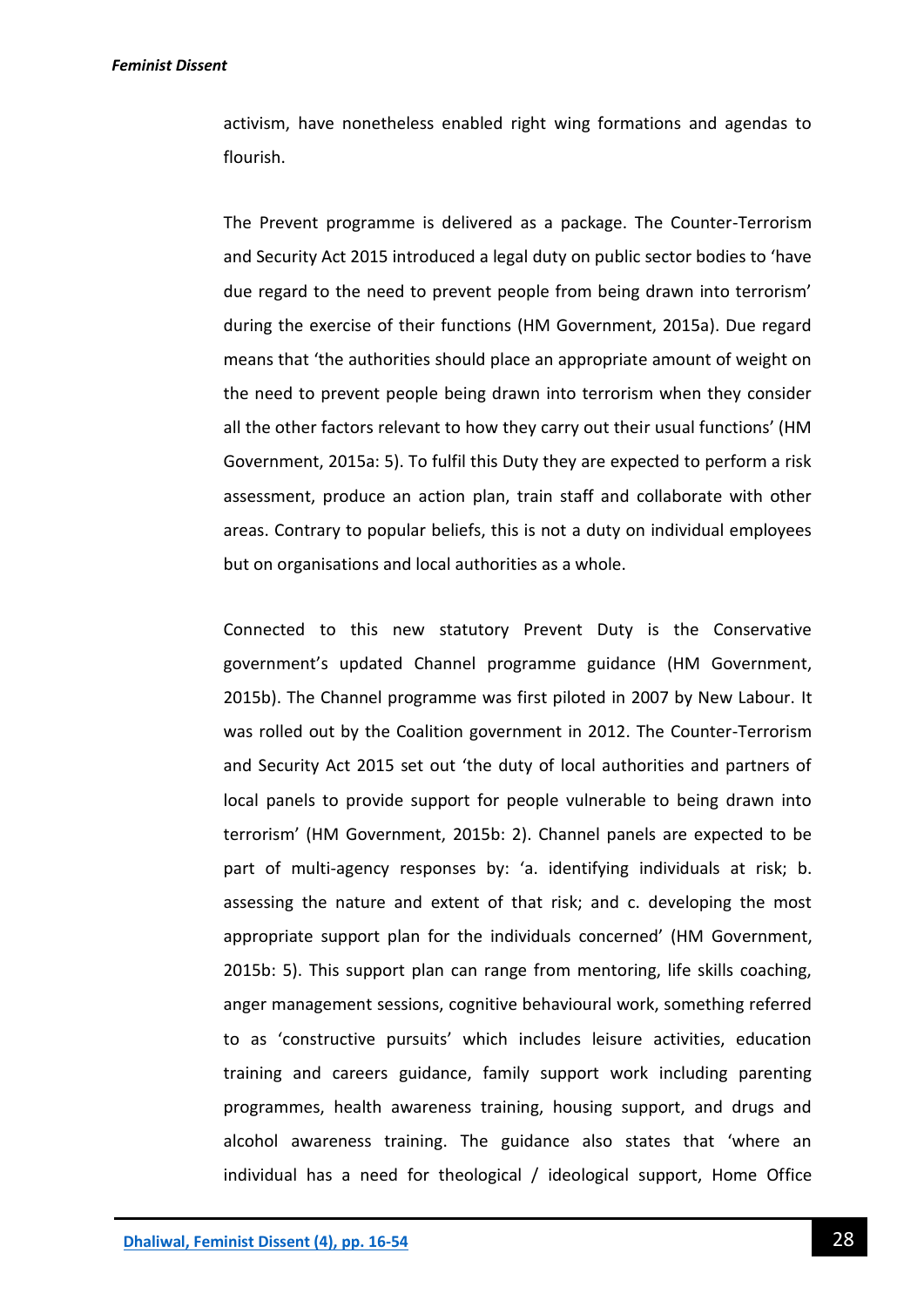approved intervention providers must be commissioned to mentor them. The mentoring aims to increase theological understanding and challenge extremist ideas where they are used to legitimise terrorism' (HM Government, 2015b: 17).

There are several contributions within this Special Issue (such as Parker, Chapot and Davis), which demonstrate that Prevent funded initiatives and Channel Panel interventions comprise fairly innocuous educational, developmental and youth work. Moreover, Cowden and Picken (also in this Issue) emphasise the numbers of children and young people that have been averted from fundamentalist activism because of Channel panel interventions.

While Channel guidance accepts that there is no single factor that makes someone vulnerable to radicalisation, it does provide a Vulnerability Assessment Framework (VAF) that is built around three criteria – engagement with a group, cause or ideology; intent to cause harm; capability to cause harm. From my perspective, the second two points are key for a human rights approach to tackling fundamentalism. However, matters are confused when the VAF is supported by as many as 22 factors (known as the ERG 22+) and professionals are asked to consider the following in making a referral for a Channel intervention: 'feelings of grievance and injustice; feeling under threat; a need for identity, meaning and belonging; a desire for status; a desire for excitement and adventure; a need to dominate and control others; susceptibility to indoctrination; a desire for political or moral change; opportunistic involvement; family or friends involvement in extremism; being at a transitional time of life; being influenced or controlled by a group; relevant mental health issues; over-identification with a group or ideology; 'Them and Us' thinking; dehumanisation of the enemy; attitudes that justify offending; harmful means to an end; harmful objectives; individual knowledge, skills and competencies; access to networks, funding or equipment; criminal capability' (HM Government, 2015b: 28). Other than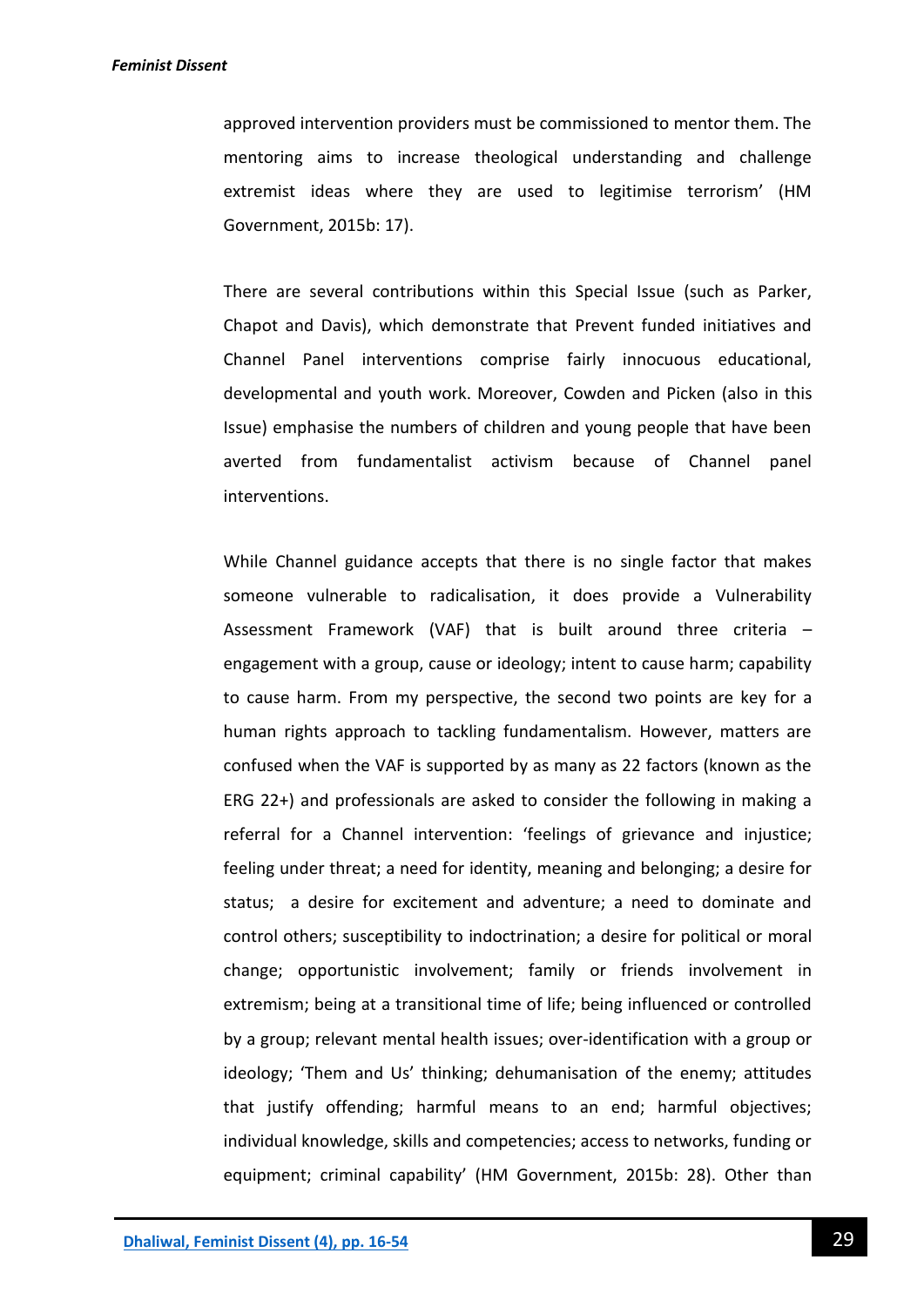'criminal capability', these indicators are wide ranging and many could apply to most young people in their formative years.

It's important to bring a critical lens to this process but a feminist critique needs to be clearly distinguished from that led by Cage (2016) in their report, *The Science of Pre-Crime.* As a fundamentalist organisation (see Tax, 2013 and Bhatt, 2017 for further details) their objectives are entirely different. Sadly, they have managed to harness the integrity of academic critique $v<sup>i</sup>$  in order to try and undermine necessary discussions of a role for the state in tackling fundamentalism. They seem to have convinced a huge range of academics that there is no Islamist recruitment taking place in the UK in spite of the shocking reality of terrorist attacks and of British nationals travelling abroad to join ISIS. This wide ranging support for the Cage position assumes that ISIS recruits are responding entirely to British foreign policy and/or imperialism rather than the fact that people are effectively targetted by ISIS recruiters and that those recruited subscribe to an authoritarian ideology.

Instead, I take my lead from a number of feminist academics whose work to end violence against women has pointed to the ways that risk assessments (whose formula has been devised by the police) are flawed for the simple fact that risk is never static, it is dynamic, and therefore can not be subjected to a tick list approach, no matter how detailed (Coy and Kelly, 2011). Moreover, within contexts of dwindling public resources, there is considerable pressure to find ways to distinguish between high and low risk cases i.e. those that require an urgent response and those that can be de-prioritised, even though an incident classed as low risk may well be an indication of something more serious (Stark, 2009). In fact this is perfectly illustrated by the stories of the eight men responsible for the attacks in 2017 but also by the Deghayes brothers whose referral to Channel did not prevent their radicalisation (see Connett, 2017) because it did not address the multi-faceted problems confronting them - bullying and racism at school, poverty, domestic violence at home, an uncle that had been in Guantanamo and was released to an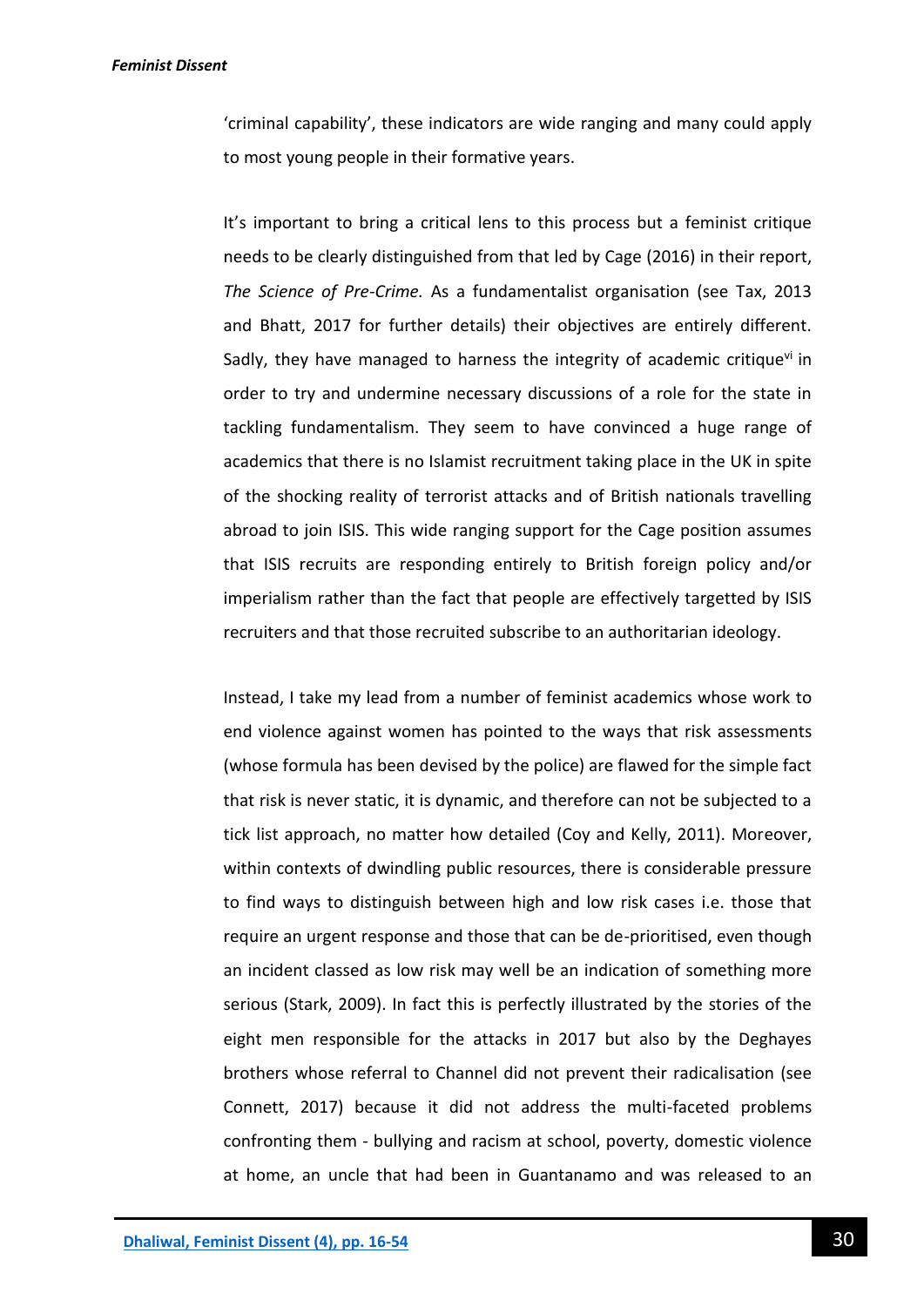address near them that led to them being subjected to racist abuse but also exposed to Salafi-Jihadi ideology, their involvement in gangs, and their political views. An approach that encourages independent youth projects that are focused on advocating for universal human rights (against the racist and fundamentalist assault on rights) at the same time that welfare needs are being met by the state, might be a better step in the right direction.

### **In denial of Terror and Torture**

2017 began with the news that Jamil al Harith, a 50 year old British convert to Islam, was the suicide bomber at the centre of an explosion near the Iraqi city of Mosul (Rawlinson, 2017). He was known to ISIS as Abu Zakariya al-Britaini. He was known to his natal family as Ronald Fiddler. The plot thickened as press attention switched to the £1 million compensation awarded to Harith in 2010 (while Theresa May was Home Secretary) for false imprisonment and torture at Guantanamo Bay (MacAskill et al., 2017). Harith had been detained without charge at Guantanamo for over two years. During this time, he had been subjected to beatings, sleep deprivation, food and water deprivation, religious abuse, and daily humiliation during which he was forced to kneel in front of US officials. He was kept in a cage and shackled into a painful position for hours at a time. This treatment needs to be condemned. Whatever his crimes, Harith deserved to be treated as a human being with the right to food, shelter, accommodation and the right not to be tortured.

There is another side to his story. Harith had converted to Islam back in 1994, while he was in his twenties. Six years later, he travelled to Pakistan and claims to have been arrested by the Taliban as he was passing through Afghanistan on his way to Iran. Along with several other British nationals, he was picked up by US Army officials at an ex-Taliban prison in Kandahar in 2001 (ibid). He claimed that while he was waiting for Red Cross officials to organise his return to the UK, US officials decided they didn't believe his story, detained him as a 'suspected enemy combatant' and moved him to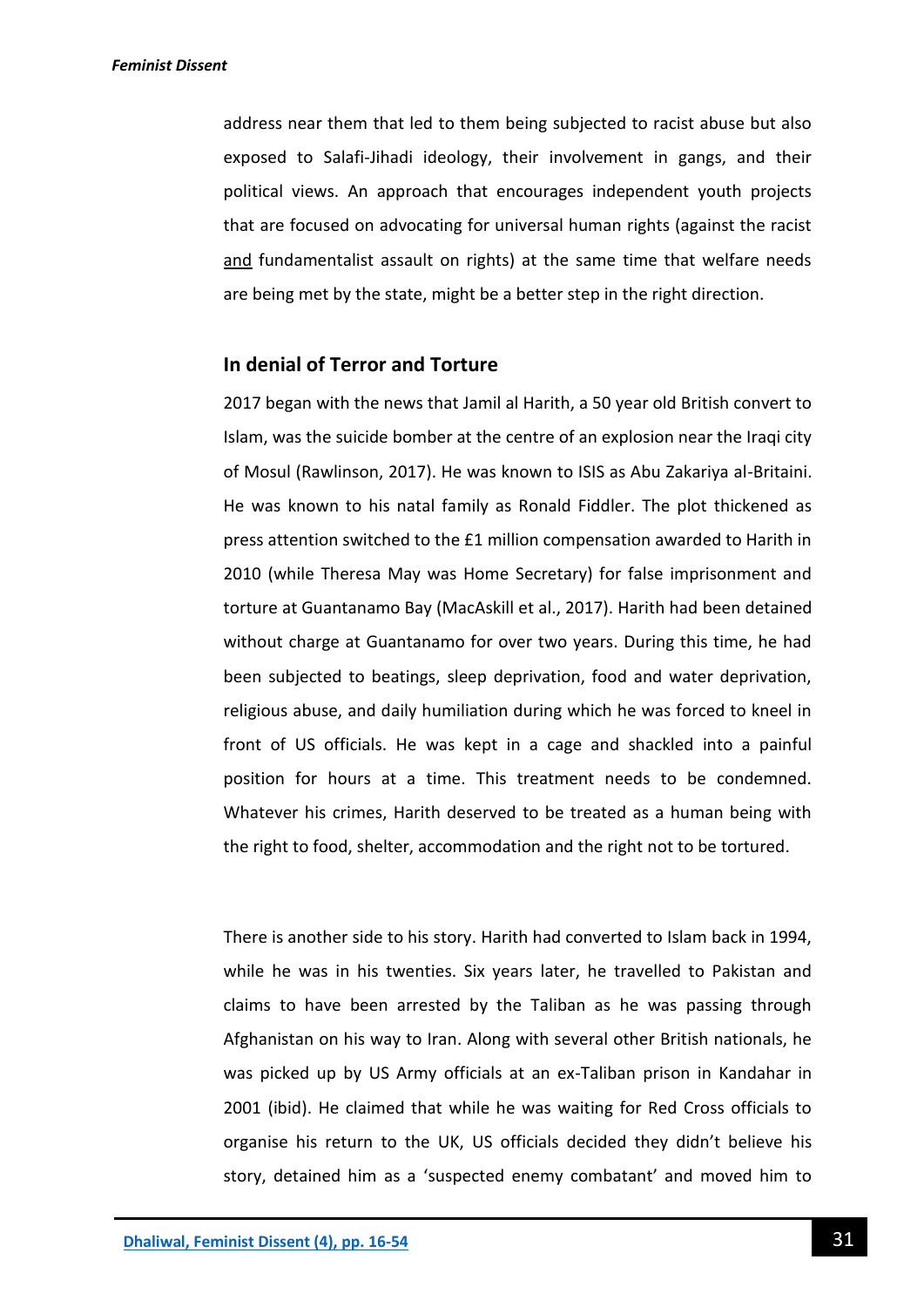Guantanamo. A series of media outlets tracked Harith's journey since his release from Guantanamo. He was one of 17 British nationals (including Moazzam Begg, the Tipton Three, Mohammed Emwazi - later known as Jihadi John - and Omar Deghayes) whose release from Guantanamo was negotiated by a New Labour government in 2004 (Quinn and Weaver, 2017). The then Home Secretary, David Blunkett, asserted that he was confident that none of these men posed a security threat (Blunkett, 2017). Jamil al Harith was also one of four British plaintiffs represented by the Centre for Constitutional Rights (CCR) in New York in a bid to sue Donald Rumsfeld (the then US Secretary of State) for false imprisonment and torture at Guantanamo. The case was dismissed in 2009 but is linked to Meredith Tax (2013) and Karima Bennoune's (2010) argument that, in representing jihadists as victims of state torture, CCR chose to overlook their participation in acts of terror.

According to Harith's sister, when he returned from Guantanamo in 2004, he struggled to find work. At some point he met and married Shukee Begum. She claimed that Harith was radicalised in 2013 after being affected by the plight of Syrians (McKee, 2017). That would be almost ten years after his return to the UK. From 2013 onwards, he was ensconced in a network of Manchester-based jihadists through his contact with a key ISIS recruiter at the centre of that network, Raphael Hostey, known to ISIS as Abu Qaqa Al-Britaini. By 2014, just one year later, Harith had moved to ISIS controlled territory. A Channel 4 interview with Shukee Begum revealed that Harith had travelled to Gaza and was 'stopped and questioned by UK authorities for six hours' when he tried to re-enter the country. She had thought he was 'involved in the distribution of aid in al-Bab on the Iraq/Syria border and was ideologically opposed to suicide attacks' but when he moved to ISIS territory she followed him (with her five children!) to try to convince him to return to the UK (ibid).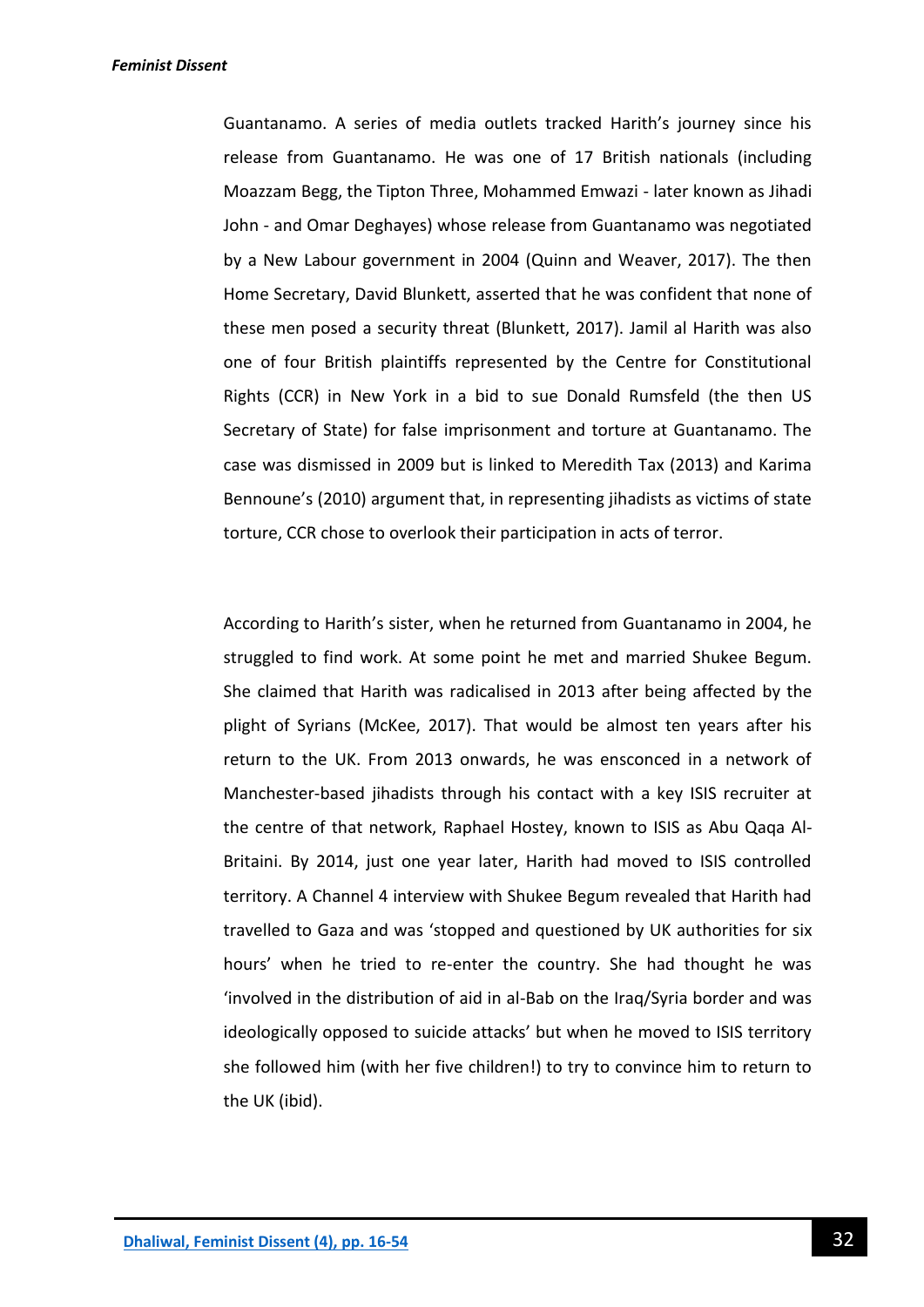The circle of Terror/Torture was quickly reproduced as civil society actors avoided any concrete discussion of the heinous ideology to which Harith had subscribed while government compensated for its own oversight by curtailing civil liberties. Theresa May re-introduced the same control orders that David Cameron had scrapped as part of Coalition brokering with the Liberal Democrats and moved quickly to a conversation about strengthening immigration laws to enable the deportation of jihadists – Theresa May's pet project as then Home Secretary - and rescinding citizenship to British nationals in Syria and Iraq to prevent them from returning to the UK, even where they felt remorse and disillusion with joining ISIS, and irrespective of whether they had committed any crimes.<sup>vii</sup>

Harith's personal-political journey and the noise around it, raises a number of issues that are pertinent to an understanding of the current Prevent landscape. This was a man at the apex of both torture and terror. His story is a stark reminder of the globalised enmeshing of local, national, international, real, lived and virtual worlds through intense time-space compression, that in turn pose significant challenges to the purview of British state powers. The daily experience of humiliation, violence and abuse that he incurred at Guantanamo, his insights into US and UK security services, army and police officers *must* have impacted his world view.<sup>viii</sup> However, while his family stated that he was forever changed by his experience at Guantanamo and his wife claimed that he was radicalised by the injustices of the Syrian conflict in 2013, alternative accounts suggest a radicalisation narrative that spanned thirty years.

The reasons why Harith was ever in Afghanistan back in 2001 remain unclear. This is not dissimilar to the cases of other British men that were initially deemed 'enemy combatants' and later freed from Guantanamo (such as Moazzam Begg) who anti-racist, left and human rights groups portrayed as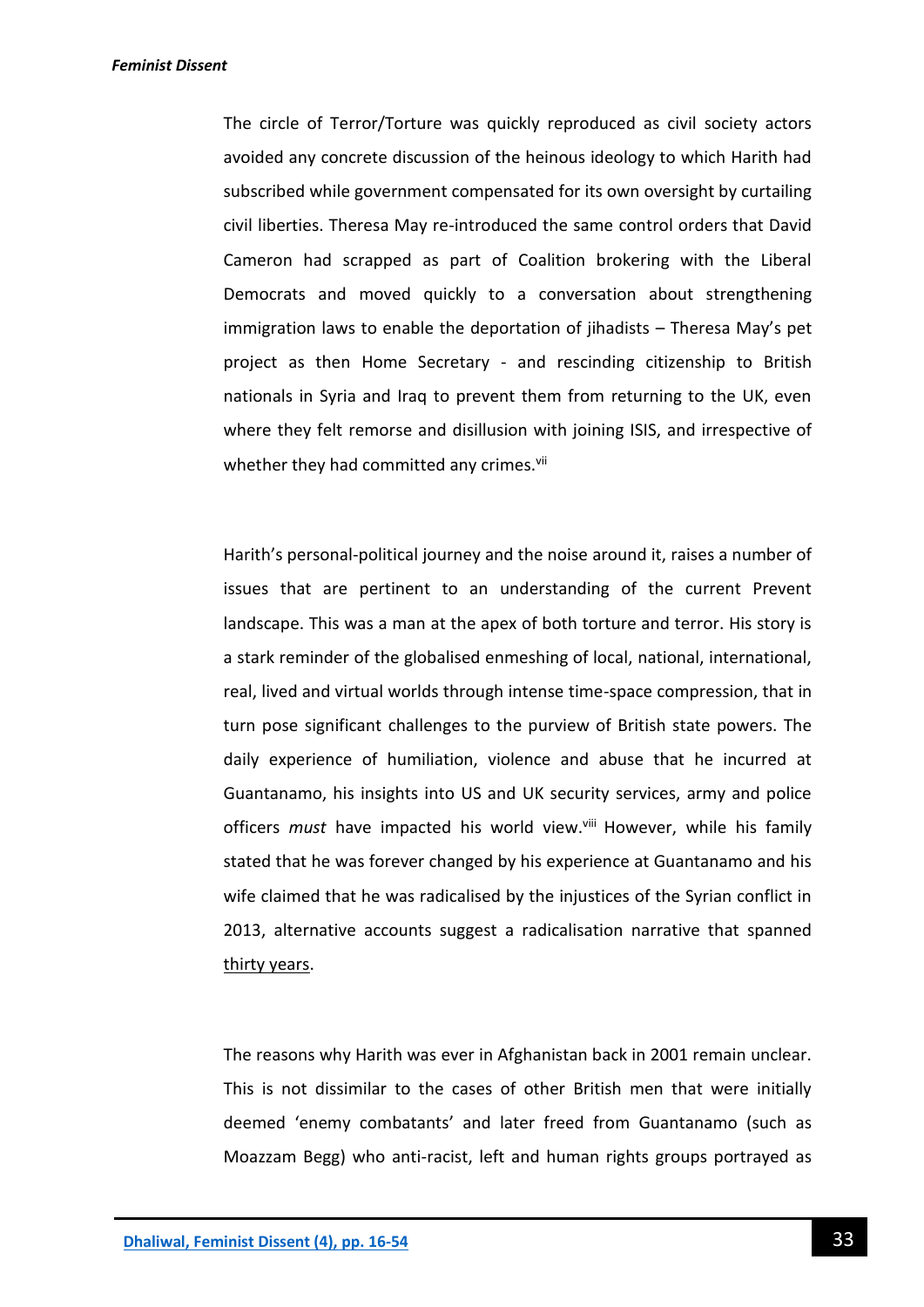'perfect victims' (Sahgal, 2010) of western imperial powers until Gita Sahgal (2010), Karima Bennoune (2010), Meredith Tax (2013), Chetan Bhatt (2017), and members of Women Against Fundamentalism pointed to the many ways in which they had been, and continue to be, involved in Islamist networks. This was reflected, for instance, in their trips to countries that map directly on to the Islamist geo-political narrative (Bhatt, 1997) calling on true Muslims to engage in 'defensive jihad' (Bhatt, 2017). Harith allegedly accompanied Abu Bakr (a key Al Qaeda operative) to Sudan as far back as 1994! He then claims to have been 'picked up' by the Taliban in 2001 for trying to cross from a 'religious retreat' in Pakistan through a post 9/11 war-torn Afghanistan to reach Iran! (see Rawlinson, 2017). At some point in the mid 2000s, he was stopped by intelligence officers on his way back from Gaza.

There is also another twist to the story: a suggestion that Harith was detained by the US because he could offer insider information on the Taliban. These are *Homeland*-esque machinations that are compounded by Lord Carlile's (the man responsible for reviewing terrorism legislation) assertions that the compensation awarded to Harith in 2010 was an attempt to hold onto national security data and there was likely always an understanding that Harith was a jihadist. Pragna Patel's (2019) article in this Special Issue points to similar machinations that enable the kinds of narrative lapses and contradictions that exacerbate rather than chip away at the Terror/Torture circle of abuse and indignity. The only un-established fact is whether Harith became entrapped by jihadists or whether he pro-actively aligned himself with fundamentalists in spite of his experience in Pakistan and Afghanistan.

Media and right wing outrage focused on the compensation Harith was awarded and this undermined his very real experience of torture. On the other hand, Jamil al Harith's activities are a mirror on left/anti-racist critiques of Prevent and radicalisation theses. In a process not dissimilar to the anti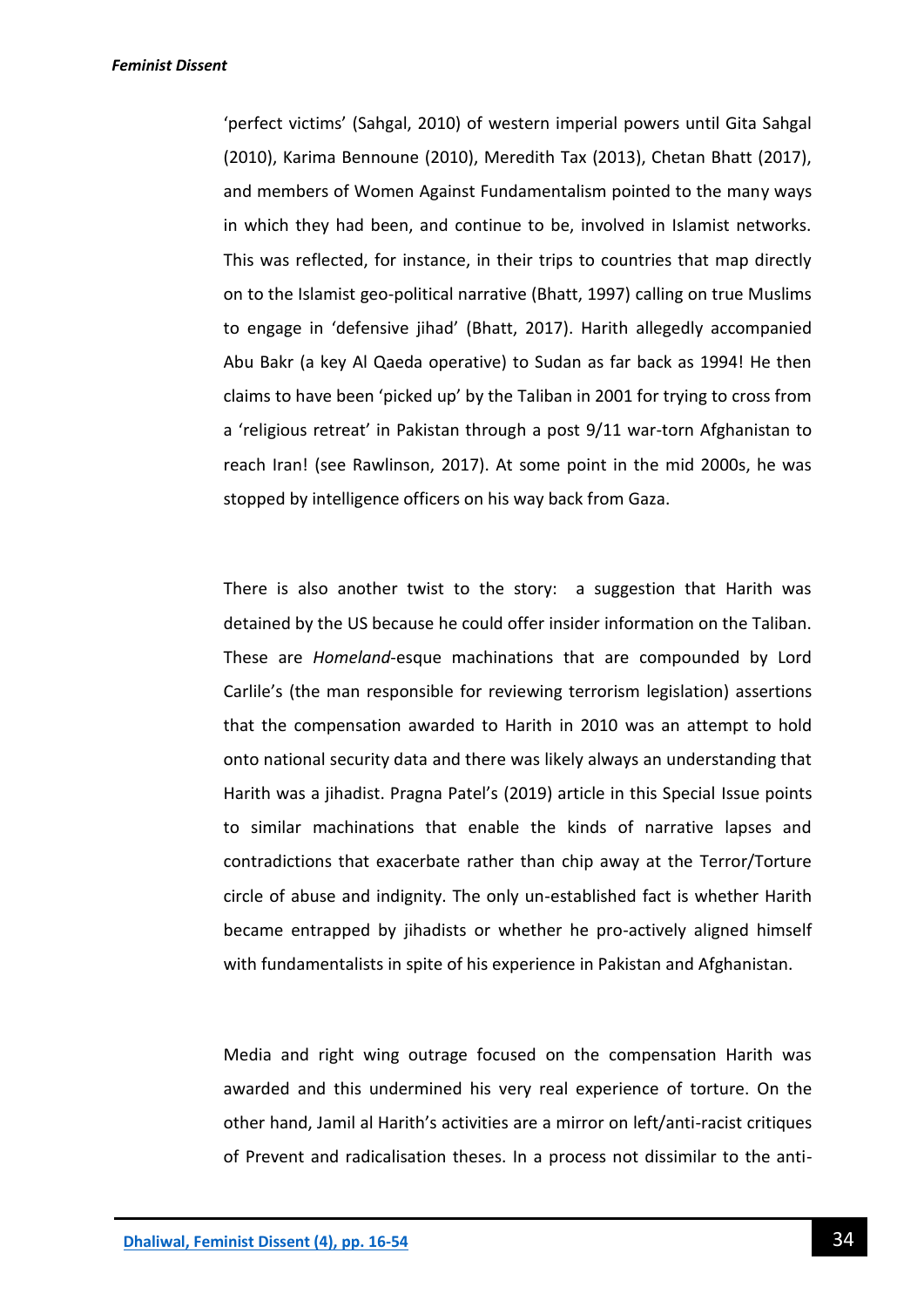racist defence of Moazzam Begg and absolute resistance to the exposition of Birmingham-based jihadist networks nurtured and cemented over two decades (see Tax, 2013; Bhatt, 2017), a Letter to *The Guardianix* accused the newspaper of racial profiling and pathologisation after one of its journalists (an Asian/Muslim woman from the north of England) produced an investigative piece detailing Islamist networks in South Manchester (see Parveen, 2017). She identified 16 ISIS recruits from within 2.5 miles of Harith's home, including the notorious ISIS enlister Raphael Hostey, who was killed by a drone attack in Syria in 2016. Hostey and Harith were good friends. Hostey was also friends with Salman Abedi, the suicide bomber who killed 22 people at Manchester Arena just weeks after Harith's suicide mission in Mosul. Harith and Hostey were also acquaintances of Salma and Zahra Halane, twin sisters that travelled to Syria to become 'jihadi brides'. The report suggests that histories of belonging previously associated with gangs have given way to networks organised around particular ISIS recruiters.

Despite all this, the letter<sup>x</sup> from two academics and a youth worker, received wide circulation among anti-racist academics and activists on social media. The authors of the letter state:

The government's misunderstanding has been to claim that radicalisation is the main cause of terrorist violence. Often known as the "conveyor belt theory", it states that extreme interpretations of belief systems offer the best explanations for why people commit acts of violence. This has been largely discredited by most mainstream academics (with a link to Arun Kundnani's Claystone Report) as it ignores the role of structural violence: racism, poverty, vulnerability, foreign interventions etc. – often the products of state policy.

This Letter is an archetypal underscoring of respecting rights and the total side lining of the duty to ensure rights. In my view it is also emblematic of the way that a range of academics round on anyone that meets with government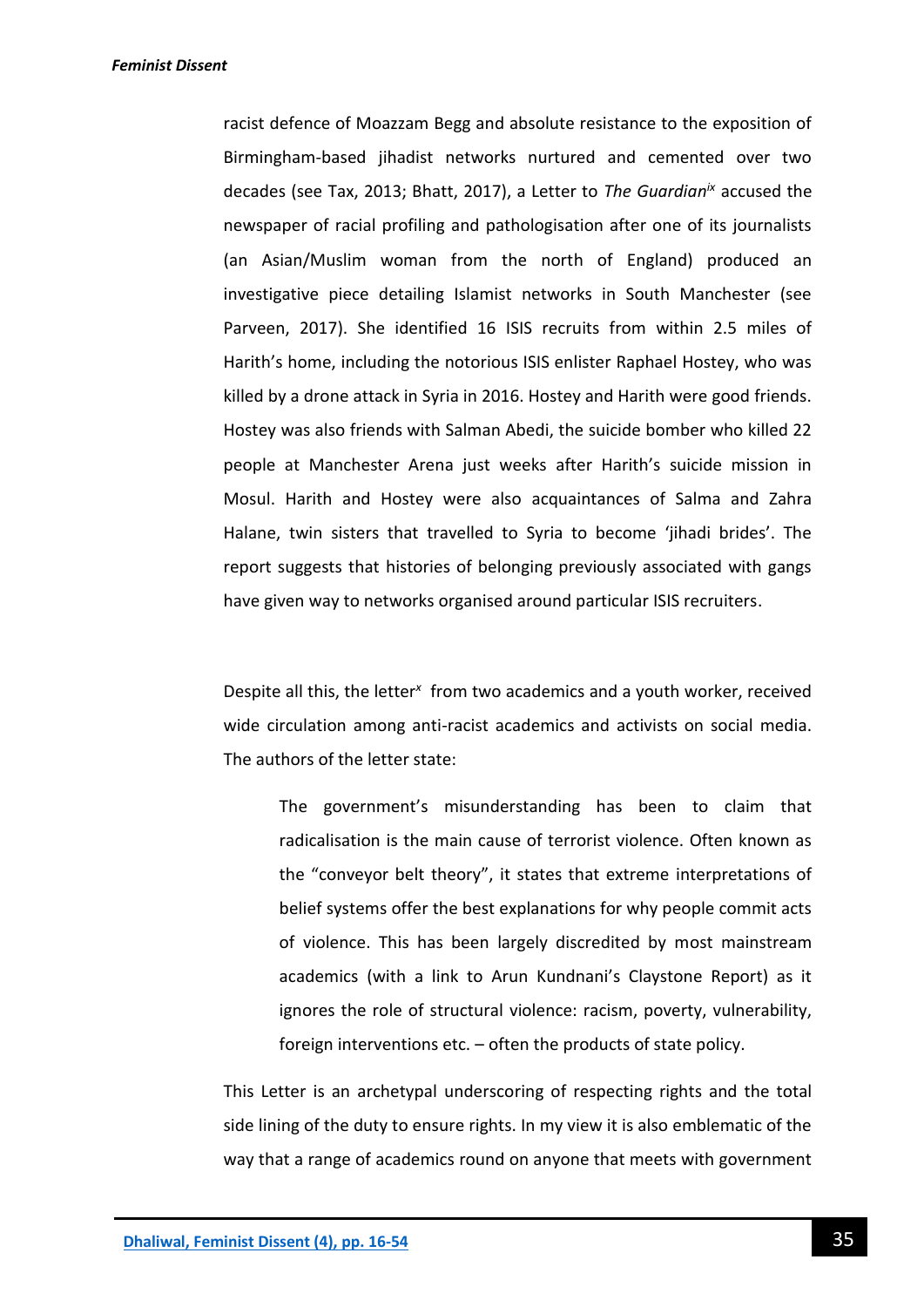to discuss responses to fundamentalism. In fact, by completely ignoring the reality of fundamentalist mobilisations in Manchester, the authors are not respecting the rights of those millions of people, mostly Muslims, that feel the full force of fundamentalist violence on a daily basis.

Moreover, the point about 'mainstream academics' links to a report by Arun Kundnani (2015). Obviously this statement shifts the onus from fundamentalist activism to state policy. The same circles are silent on the 16 ISIS recruits and Islamist networks that must have developed in the area and gone unchallenged for decades. Other than an essay on South Manchester by Kenan Malik (2017), there were no left or anti-racist letters of opprobrium and concern about the extent and embeddedness of fundamentalist activity in minority neighbourhoods.

At this point, one does have to ask - why isn't the recruitment of men and women to terrorist networks, and the impact on universal human rights, a cause for concern for these anti-racist activists and academics? Moreover, as Gita Sahgal asked of me recently, why is it that anti-racists work with network analyses of fascist activists but proclaim state conspiracy and underscore infringements of civil liberties when others urge us to look closely at jihadist networks?

In a twisted push back against all radicalisation theses, Arun Kundnani would have us believe that it is the British state rather than fundamentalist activism that is responsible for perfectly 'nice' young men and women becoming terrorists.<sup>xi</sup> In fact Kundnani never describes jihadists as terrorists but frequently speaks of state terrorism. If the cause is state policies, it follows that for Kundnani (and the many left/anti-racists that follow his line of argument) the way to tackle fundamentalism is to focus on rectifying state policies, particularly British foreign policy.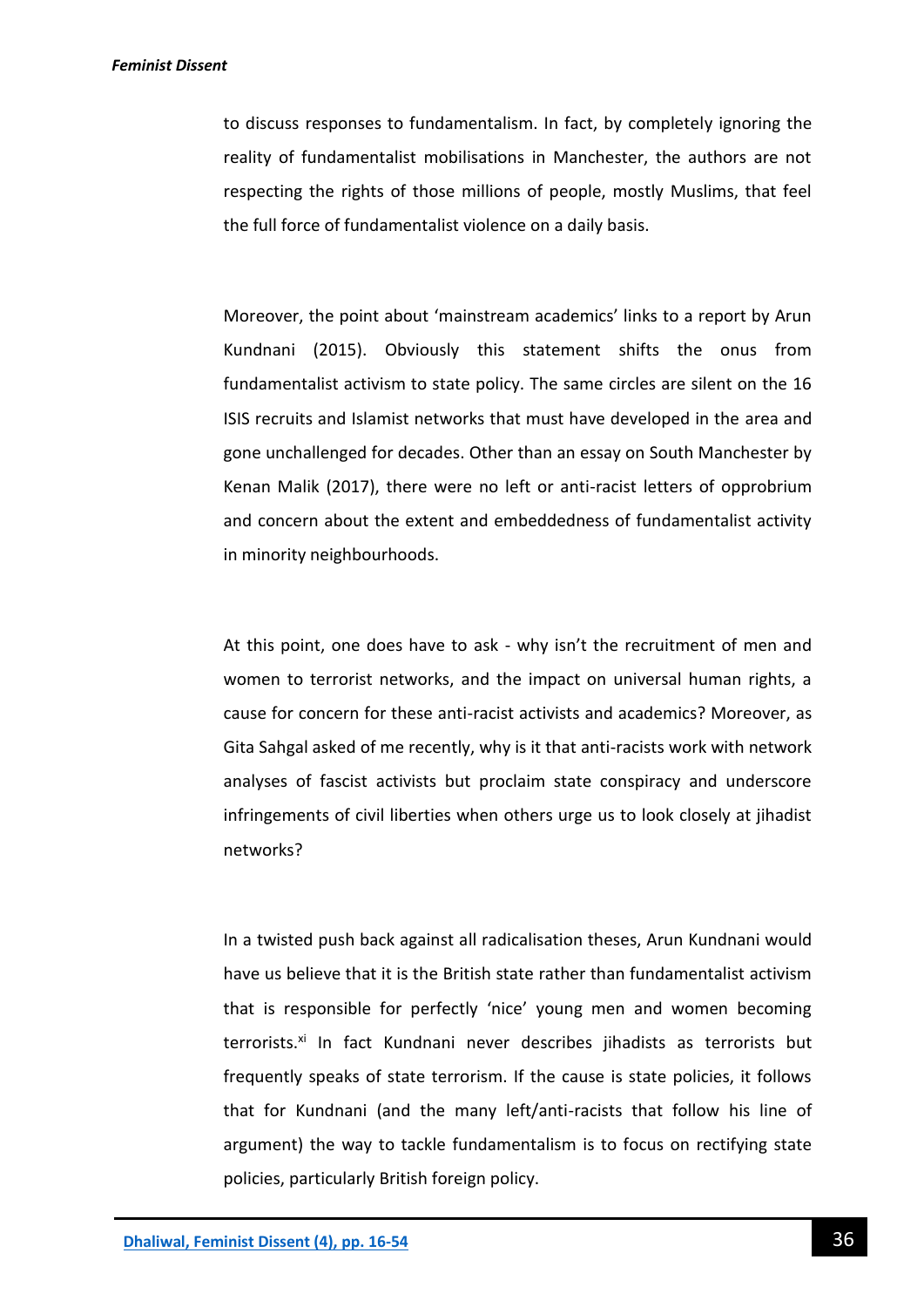*Feminist Dissent*

There is little space to get into the dominant radicalisation theses here but, as noted above, there are flaws with the VAF approach, it's myopic focus on individual psychology and behaviour when a leading expert on radicalisation, Peter Neumann, has identified over 200 personal and political conditions that could potentially push people towards fundamentalist formations (Brown, 2017). It feels to me that the VAF pales into insignificance when one looks at the personal-political journey of Jamil al Harith. Conversely, a rights based approach would actively challenge all mobilisations that seek to dismantle others' rights and it would support projects that are engaged with fighting for universal human rights, whether this is local women's organisations or secular anti-racist projects.

In the context of Manchester, Kenan Malik (2017) provides an important personal insight - his political trajectory was vastly different to Jamil al Harith, he argues, because of the anti-racist and class based progressive social movements that marked his youth, a context that has been in sharp decline for some years. Given this, is it not equally possible that the decline of secular anti-racist or trade union activism and/or complicity in strengthening the hand of religious identity politics and communal projects, is also part of the problem?

Moreover, as Karima Bennoune (2008) points out, the term 'terrorism' remains controversial among left, anti-racist and civil liberties activists even though there are clear definitions of both terror and torture within international law and it is not accurate to claim, as some human rights organisations have done, that 'the term terrorism is without legal significance'. Bennoune cites the 2004 definition established by the UN High Level Panel on Threats, Challenges and Changes as:

Any action, in addition to actions already specified by the existing conventions on aspects of terrorism, the Geneva Conventions and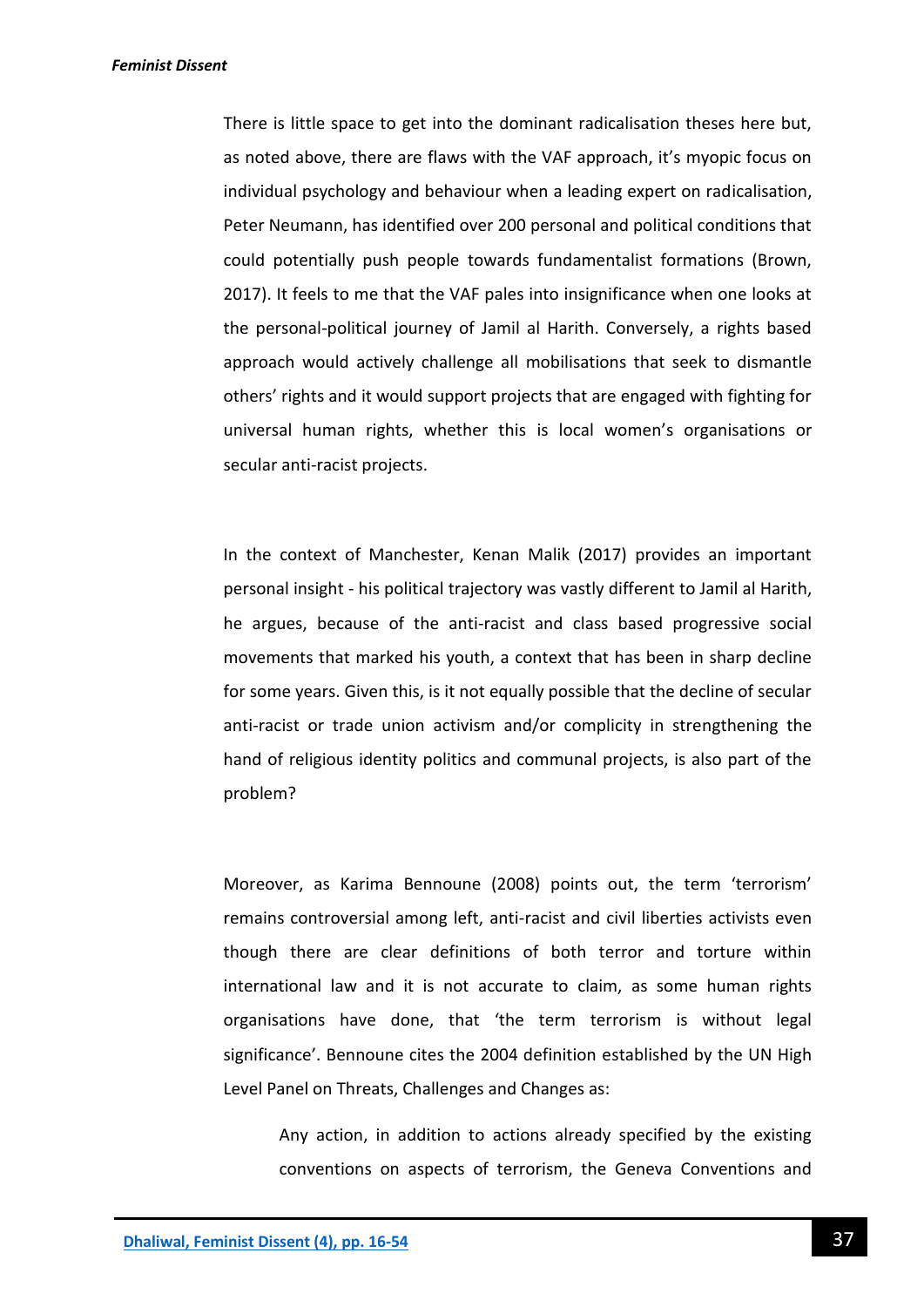Security Council resolution 1566 (2004), that is intended to cause death or serious bodily harm to civilians or non-combatants, when the purpose of such an act, by its nature or context, is to intimidate a population, or to compel a government or an international organisation to do or to abstain from doing any act...

[as cited in Bennoune, 2008: 20]

While Bennoune contends with the shortcomings of this definition, including 'the exclusion of state conduct from the scope of the definition' (2008:21), she maintains that it is not correct for international human rights organisations and left activists to claim that there is no agreement on how to define 'terrorism'. She notes that, at least until the date of her article, Amnesty International were writing the word terrorism in quotation marks in order to emphasise the lack of international agreement on the use of the term. This was underscored by their adoption of the line that 'one person's terrorist is another person's freedom fighter'. While there are clear examples of the ways that states use the phrase 'terrorism' to pathologise and root out opposition<sup>xii</sup>, there has been a long period of international human rights organisations refusing to, categorically, denounce the actions of Muslim fundamentalist groups.

Moreover, this is not the case for the British government's list of proscribed terrorist organisations – whatever you may think of the word 'terrorist' and in lieu of an urgent debate about proscription, most of the organisations on the government's list (as of September 2018), are supremacist groups intent on embedding fear and terrorising civilians. If anything, the list does not go far enough in terms of the full range of fundamentalist organisations operating within the UK that present themselves as respectful ('integrated' into civic, political and electoral systems) while they fund, support, advocate and their members and leaders engage with acts of violence across the globe.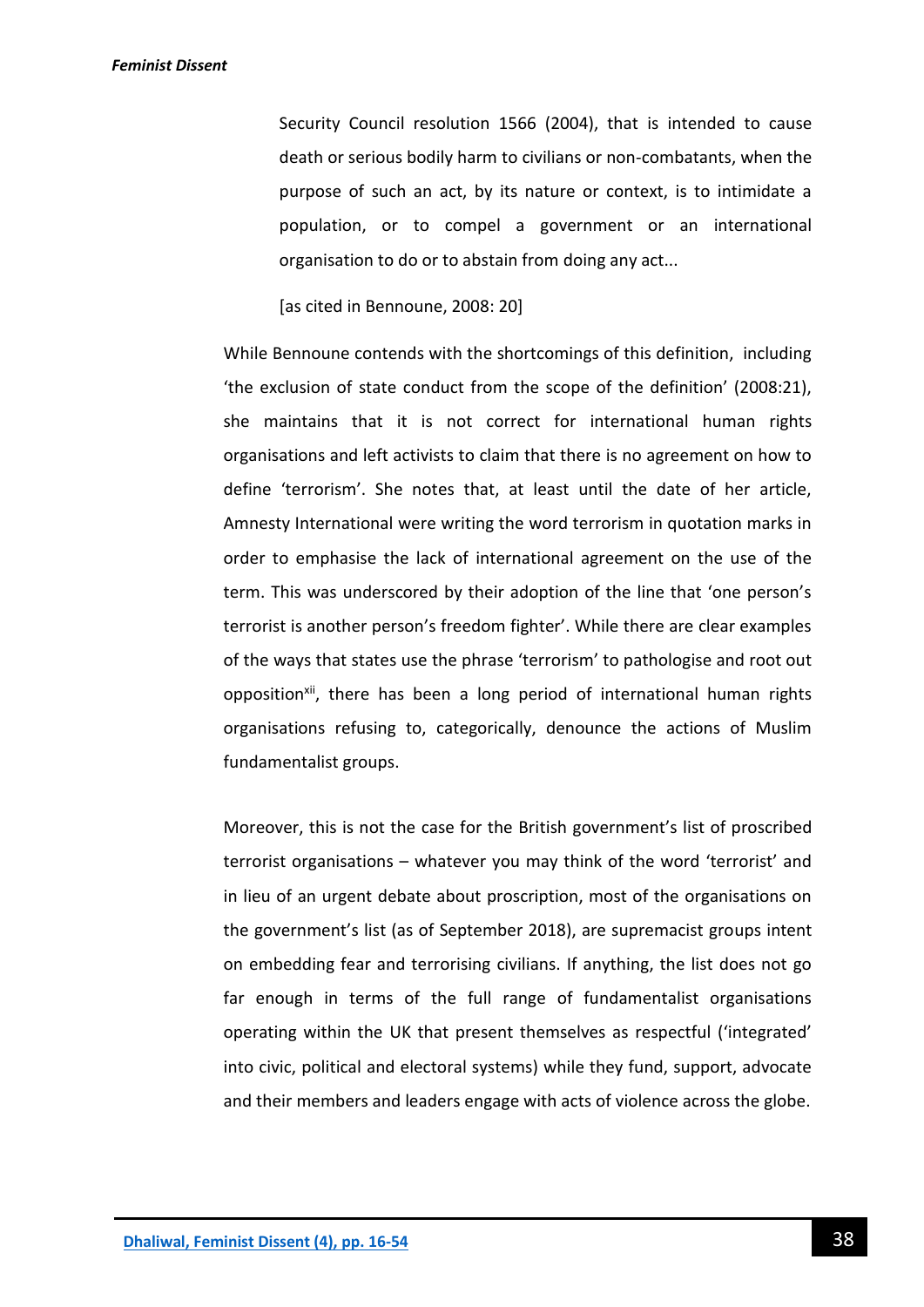However, the state does not make any distinctions between forms of nonstate political violence and this is where we need to foreground and develop our own feminist ethics. For the British state, Britons recruited to fight ISIS by organisations outside of the British army are placed on the same terrorismradicalisation footing as those that join ISIS. So in the British government's view, Anna Campbell'sxiii armed resistance alongside the progressive YPJ (the Kurdish Women's Protection Units) in Rojava would be subject to the same terms of reference as Jamil al Harith's suicide bomb for ISIS. Clearly there is an ethical problem with this and we need to find ways of distinguishing between violence perpetrated in the name of authoritarian supremacist projects and that perpetrated to resist such projects. Feminist ethics needs to help us cut through the claim that Muslim fundamentalists are the same as Irish nationalists fighting British colonialism or South Africans fighting apartheid (see Tax, 2013 for more on the many ways that fundamentalists are not anti-imperialists).

#### **Security vs securitisation**

On 22nd March 2017, 52 year old Khalid Masood rented a large car and drove it at high speed at pedestrians walking on the pavement of Westminster Bridge killing four people and injuring another 32 (Anderson, 2017). Masood dumped his car then ran across the road to New Palace Yard where he stabbed an unarmed officer. Masood was shot dead by another police officer just inside the gates of the Palace of Westminster. Born Adrian Russell Elms, he had converted to Islam while he was in prison. He was known to MI5 as a 'peripheral figure' in a plot to bomb the base of the territorial army in Luton in 2010 but the police claim that he was not considered a threat and he had not been charged with any terrorist offences. Between 2010 and 2012 he worked for a language school in Luton where the manager claimed he came across as apolitical ('integrated'?) and rarely expressed anger but he did feature as part of police intelligence on Al Mouhajiroun networks. Although the Islamic State were quick to claim the attack, there was little evidence to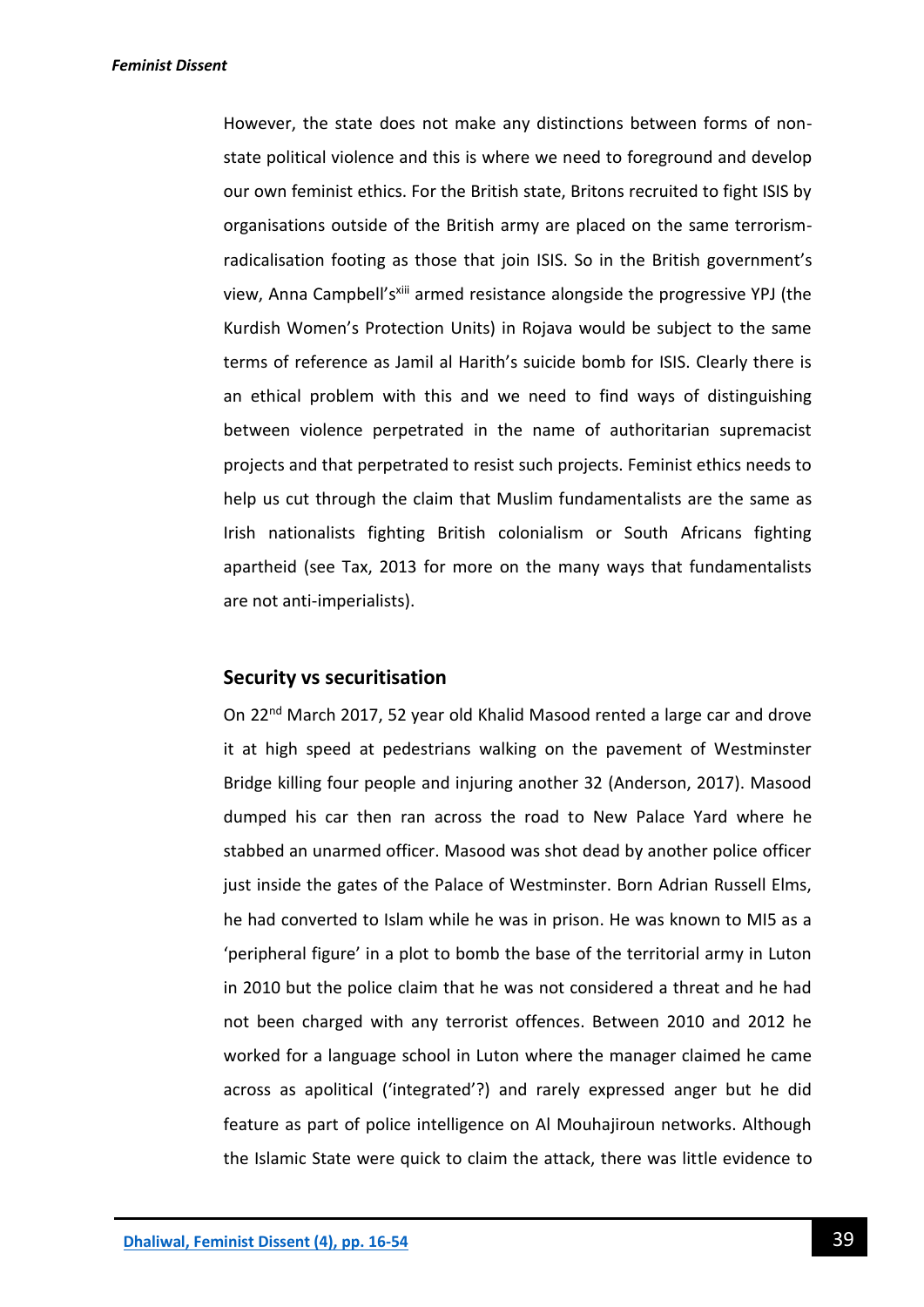suggest any direct links between Masood and ISIS. For all intents and purposes this was a man that acted alone out of a strident belief in a particular ideology, using as ammunition items that are readily available to adults in the UK.

Exactly two months later, Salman Abedi walked into the foyer of Manchester Arena, towards the end of a concert by Ariana Grande. He was carrying a rucksack containing a home made bomb filled with shrapnel. He positioned himself by parents and family members who were waiting to collect children and young people at the concert. He detonated the bomb as hundreds of people poured out of the concert. The blast itself killed the people in his immediate vicinity but the shrapnel enabled him to injure people as far as 80 metres from where he was standing. Abedi killed 22 people. Another 116 people required hospital treatment (Anderson, 2017). Half of those killed were under 20 years of age, the youngest was just 8 years old. The majority were girls and young women, representative of Grande's white western female teen following. By targeting a concert by this specific artist, Abedi was making an ideological statement about pop culture and expressions of female sexuality. Since he did not leave a definitive statement about his actions it is difficult to know his intention, but his target and his timing appeared to fit clearly with the ISIS call for Muslims around the world to use the month of Ramadan to demonstrate their opposition to western values.

Just two weeks later, on a warm Saturday evening (3rd June 2017), still in the period of Ramadan, another three men, Khuram Bhatt (aged 27), Rachid Redouane (aged 30), and Youseff Zaghba (age 22) drove a hired white van into groups of people on London Bridge. The van was loaded with homemade Molotov cocktails. After driving into pedestrians on London Bridge, the three jumped out and, armed with large knives, they set upon people in nearby Borough Market. They killed 8 people and injured 45 (Anderson, 2017) before being shot dead by police officers. Here the focus was not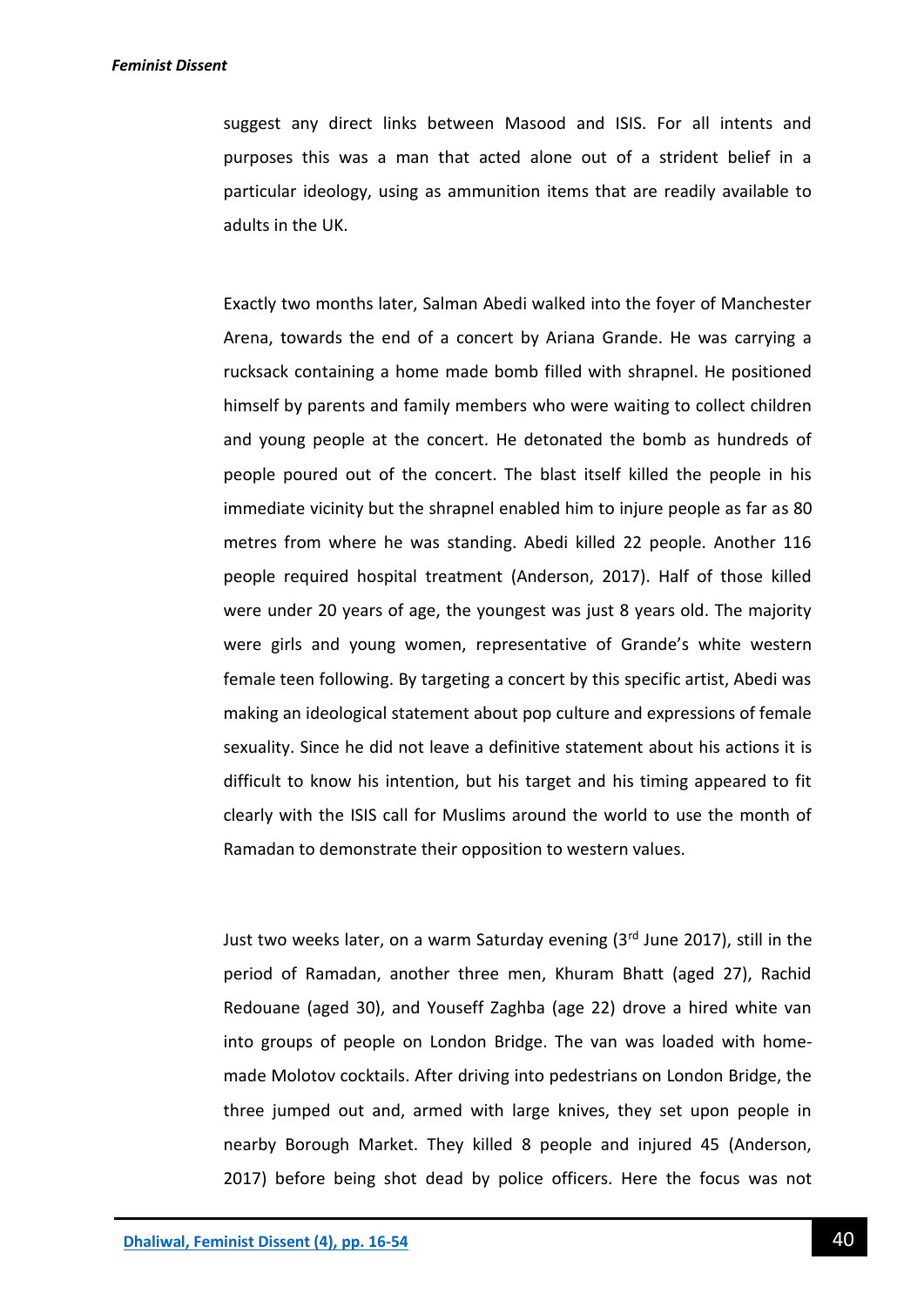#### *Feminist Dissent*

specifically on a group of women, but it was clearly a response to ISIS calls to use the Ramadan period to show contempt for 'western' values, which they actioned by targetting bars and nightlife.

At the height of attention to Islamist attacks, a 47 year old white man, Darren Osborne, went to Wales and hired a van which he drove back over night. He headed straight to the Finsbury Park Islamic Centre where large numbers of Muslims had gathered to break their fast. Osborne drove his van into a pedestrian, killing him at the scene. He injured 10 others. He was remanded by other worshippers and handed over to the police.

All four of the above events were classed as acts of terrorism.

Despite the continued denial and displacement by many non-state actors, terrorism involves a series of violations of human rights. As Bennoune (2008) makes clear, terrorism has the potential to:

(V)iolate human rights across all categories: civil, cultural, economic, political and social rights, as well as individual and group rights, women's rights and children's rights. Those rights most often affected include the rights to life and to security of person, the rights to be free from torture and ill-treatment and arbitrary detention, the right to humane treatment, the right to be free from discrimination, the rights to be free from violence against women and to free consent in marriage, the rights to freedoms of opinion and expression and assembly and conscience and religion and belief and movement, the rights to take part in public affairs and to vote, the right to health, the right to education, the right to work, the right to take part in cultural life, the right to protection of the family, the right to development, and the right to peace (2008:41).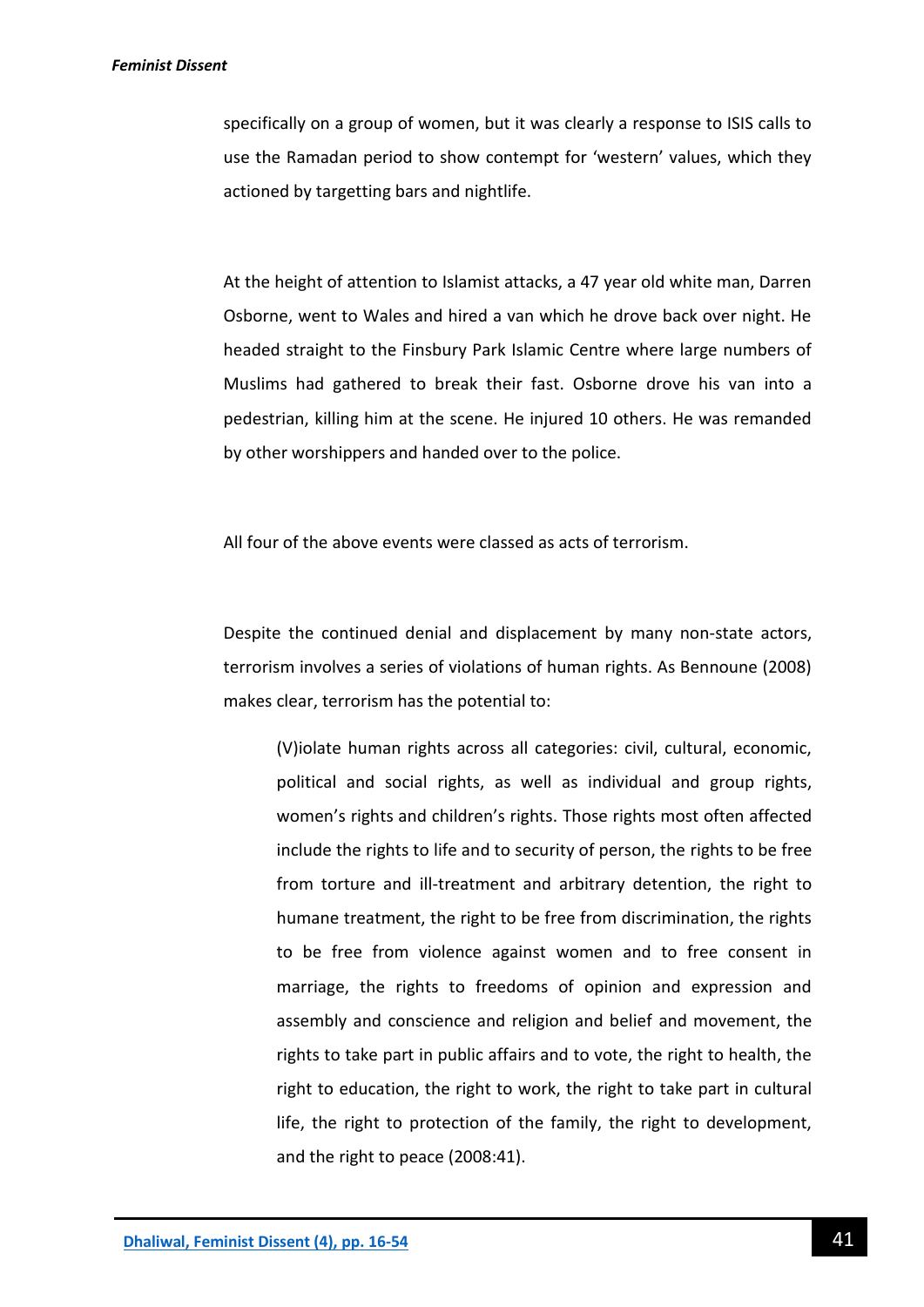Moreover, a human rights perspective 'can illuminate aspects not highlighted in governmental security discourses' such as the imposition of dress codes and marriage codes (Bennoune, 2008:40). Bennoune and members of Women Against Fundamentalism (WAF) have fought over many years for public recognition of the specific gender dimensions to fundamentalist, racist and communal attacks.

In the wake of the 2017 attacks and also because of the attention to 'jihadi brides' and the sexual violence perpetrated by ISIS, the gender dimensions of 'extremism' began to be foregrounded. However, these discussions have been far from clear and there's still a lot of thinking to be done on this. Unfortunately, there is little space to get into detail but I want to end this paper by making three key points on gender that speak to the need for a clear feminist distinction between security and securitisation.

Firstly, there has been a move to diagnose the problem of fundamentalism as one of patriarchal power relations. References to 'toxic masculinity'xiv, 'misogyny'xv and 'gender terrorism'xvi in relation to the events of 2017 and the eight men involved in perpetrating those events are clearly a means for highlighting the connections between their personal histories of violence against women, their affiliation with fundamentalist and racist political views and the specific targeting of women and girls. Indeed Bennoune (2008) also used the phrase 'gender-based terrorism' to refer to the specific forms – like attacks on reproductive rights and on sexual health clinics – that are clearly targeting women's rights. This connects with aspects of the term 'sexual terrorism' coined by Carole Sheffield (1995) around three decades back in order to expand the notion of terrorism so that it takes account of rape culture and sexual harassment and the way that fear and threats to personal security and bodily autonomy are a key mechanism for enabling male control over women.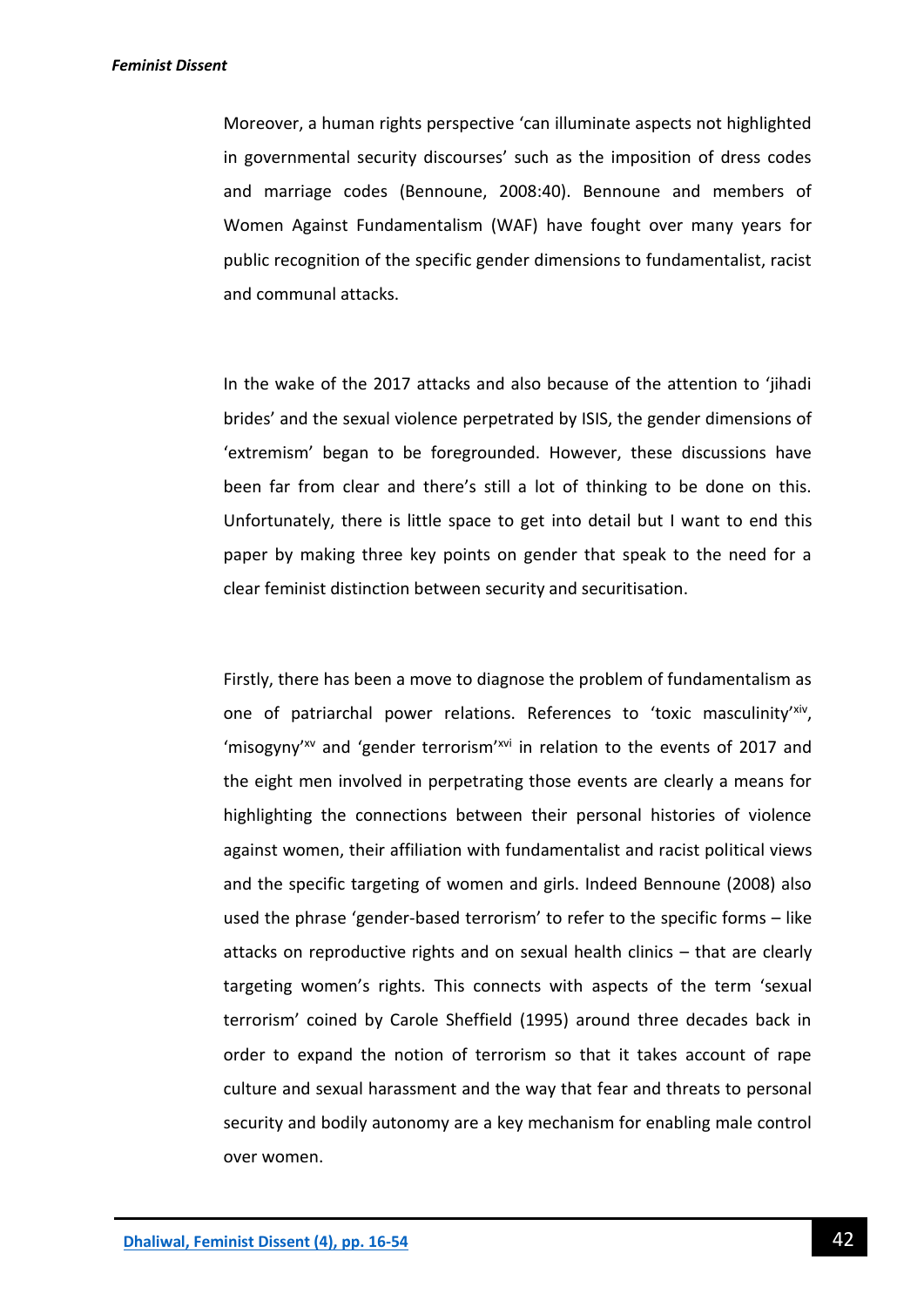To think of security in relation to the right to be free from this threat of and actual harm, is an important invocation of human rights values, particularly the notion of security as a human right. As an extension of this, Bennoune's (2008) calls for security proponents 'to expand their notion of safety to include fundamental aspects of human rights, including the right to be free from torture' (page 9). In practice this means we work with expanded notions of security that cover the torture inflicted by non-state actors and push against attempts to inflict torture or compromise rights (freedom of movement, bodily autonomy, the right to life) in the name of fighting terrorism. To sustain the universality of human rights requires a deep commitment to human dignity (Bennoune, 2008: 9).

Having said that, the current discussion in the UK of patriarchy and fundamentalism feels reductive. We can easily lose sight of a radical universalist approach to Terror/Torture by reducing everything to patriarchy. For instance, male dissidents are targeted by fundamentalists – how does patriarchy help us to understand that and to respect/ensure their rights? Moreover, not all men exposed to violence and abuse, or all misogynists, or indeed all male perpetrators of domestic abuse, then go on to subscribe to fundamentalist ideologies let alone commit acts of mass violence. Perhaps what we could argue is that the bodily autonomy and security of women and girls is indicative of conducive contexts for fundamentalist and other rightwing mobilisations?

Secondly, as WAF and others in the UK have maintained, women and girls are at the forefront of tackling fundamentalism. Yet when women and girls sit down at the table with government to talk about tackling fundamentalism they are accused of being co-opted by a surveillance state, of giving way to state over reach and of fuelling anti-Muslim racism (see Haroon-Iqbal and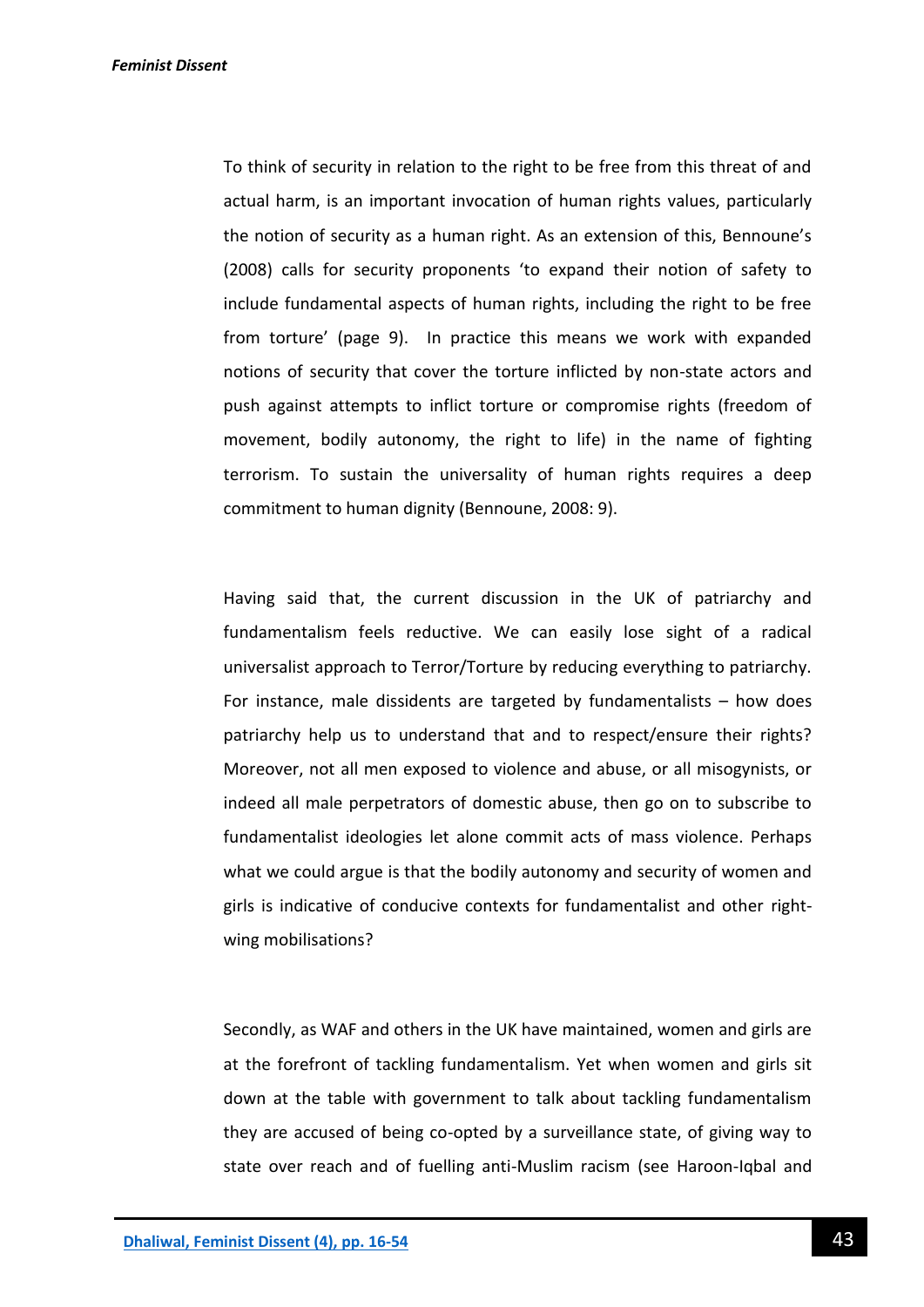Rehman articles in this Issue), even now when the government's counterextremism agenda is so obviously fixed on white supremacist groups. As WAF has known since its birth in 1989, women speaking out on Muslim fundamentalism in particular are de-legitimised by minority communities. For instance, Hifsa Haroon-Iqbal and Yasmin Rehman (in this Issue) point to the way that they are accused of not being Muslim enough to speak on the issue. The fact is that women that engage with the state to underline its role in ensuring the rights of its citizens, including the human right to security, bodily autonomy and freedom of expression, are accused of supporting a post 9/11 'securitisation' agenda (see Fekete, 2006).

Having said that, my final point brings us to the murkiest part of the discussions on Prevent. By speaking of 'gender terrorism' in relation to child sexual exploitation, honour based violence and Muslim fundamentalism and not other forms of violence, it is being applied to acts of violence perpetrated by BME men. It is in this way that the phrase runs the risk of sitting more closely to securitisation (as protection of the nation-state, it's monocultural characteristics and its monopoly on violence) than to security as a human rights value.

Moreover, it is difficult to dismiss concerns about securitisation when David Cameron (2011) ushered the Conservatives back in to power by presenting a critique of multiculturalism at an international security conference and calling it 'muscular liberalism', when counter-terrorism money is used to fund CCTV cameras in majority BME areas in Birmingham, when 'security services overlap with community engagement teams' so much so that a counter terrorism police officer is seconded into the council's Equalities Division (O' Toole, et al., 2015), when conversations about immigration are not too far from conversations about tackling extremism, and when there is a constant lobby to extend police powers – the fact that Khalid Masood sent a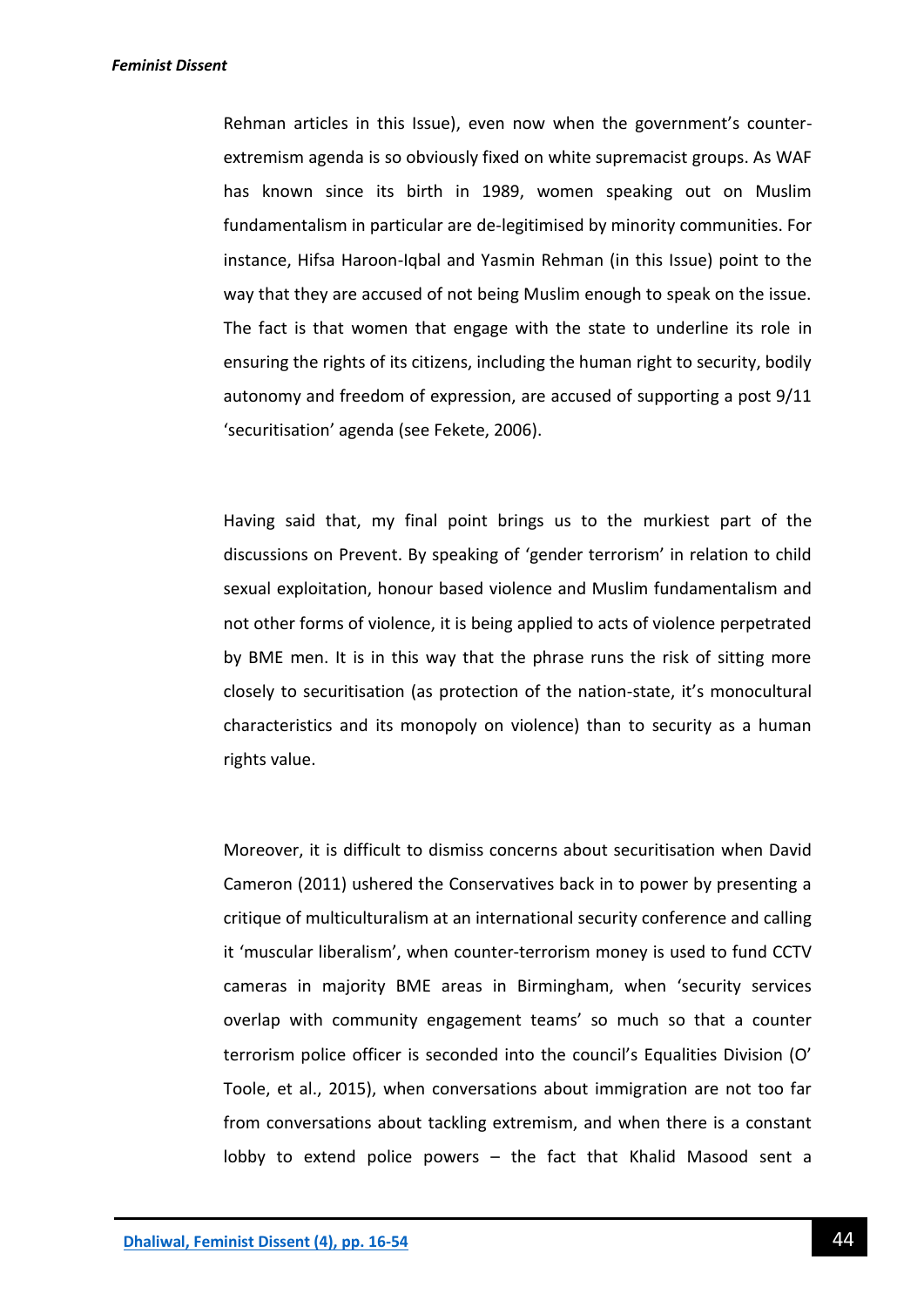WhatsApp message before he murdered people on Westminster Bridge led to a renewed pitch to extend police powers so that they can access all private WhatsApp messages, a clear infringement on the right to privacy and freedom of expression and thought.

The police role has been the single most problematic and misunderstood issue in relation to the polarisation of debate on Prevent. The anti-Prevent lobby may rely on the misrepresentation of Pursue cases as Prevent cases and the mass reproduction of these myths (see Parker et al; London ESOL teacher, in this Issue) but this much is true, the 2015 guidance makes clear that the police are at the centre of Channel's work – the Channel Police Practitioner (CPP) or dedicated police Channel co-ordinator is tasked with coordinating activity 'by requesting relevant information from panel partners about a referred individual' and responsible for making the initial assessment based on a Vulnerability Assessment Framework (VAF). Once compiled, this information is passed to a Channel Panel that is chaired by the relevant local authority and tasked with drawing up a tailored support plan for Channel cases whose progress is then reviewed on a three month basis. As Rahila Gupta (2015) has pointed out, statutory workers sit on 'Channel panels, a multi-agency forum heavily populated by crime enforcement agencies: police, immigration officials, border force, prison officers, youth offending services'.

However, when critics of the central place of the police are asked *what* the role of policing should be in relation to *preventing* terrorism, there is a deafening silence. Several people I have spoken with have tentatively suggested, as has the youth and community studies expert Paul Thomas (2012), that there should be an 'intelligence - led' approach to tackling terrorism. Yet this still leaves undetermined the precise distinction between intelligence gathering and surveillance. To come full circle and revert back to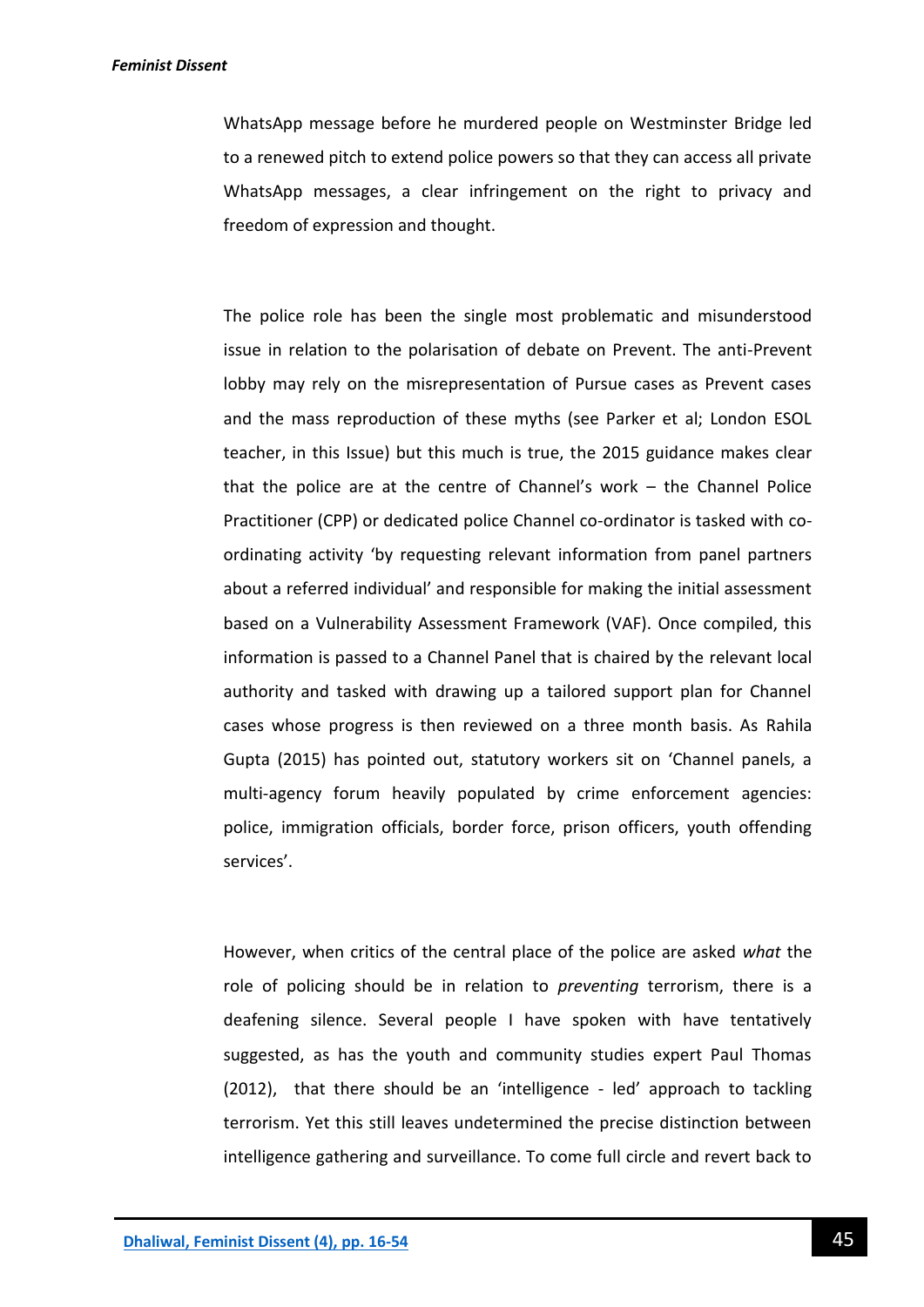Bennoune for guidance, surely the key distinction is between policing in the interests of preventing violations of rights and policing with an interest to safeguard 'statist concerns' and/or the power of capital.

## **Conclusion**

In this article I have adopted Karima Bennoune's radical universalist approach to argue against a nationalist and a neo-liberal governance response to fundamentalism in favour of a coherent human rights approach that requires us all, state and non-state actors, to recognise the human rights violations of both terror and torture. I have pointed to the many ways that the state response falls short – privileging loyalty to the state, working in partnership with some fundamentalists while condemning others, using anti-terror powers against protestors of all hues, and mobilising gender and equalities in nefarious ways. I have also pointed to the many ways that non-state actors – civil society organisations, human rights, civil liberties, left and anti racist groups – also fall short primarily by refusing to see and to challenge the human rights violations being committed by fundamentalists, primarily against minorities be they dissidents or women or children. The final section works through a discussion on women/girls to bring together the tensions between state over reach and civil society conspiracy theories. There are many unanswered questions, but to raise questions is itself an important starting point for debate.

**Acknowledgements** – With thanks to Alison Assiter, Gita Sahgal, Pragna Patel, Liz Kelly and Nira Yival-Davis for the patient, constructive comments and particularly challenging questions.

**Sukhwant Dhaliwal** is a Senior Lecturer and Course Leader of the MA Woman and Child Abuse programme at the Child and Woman Abuse Studies Unit,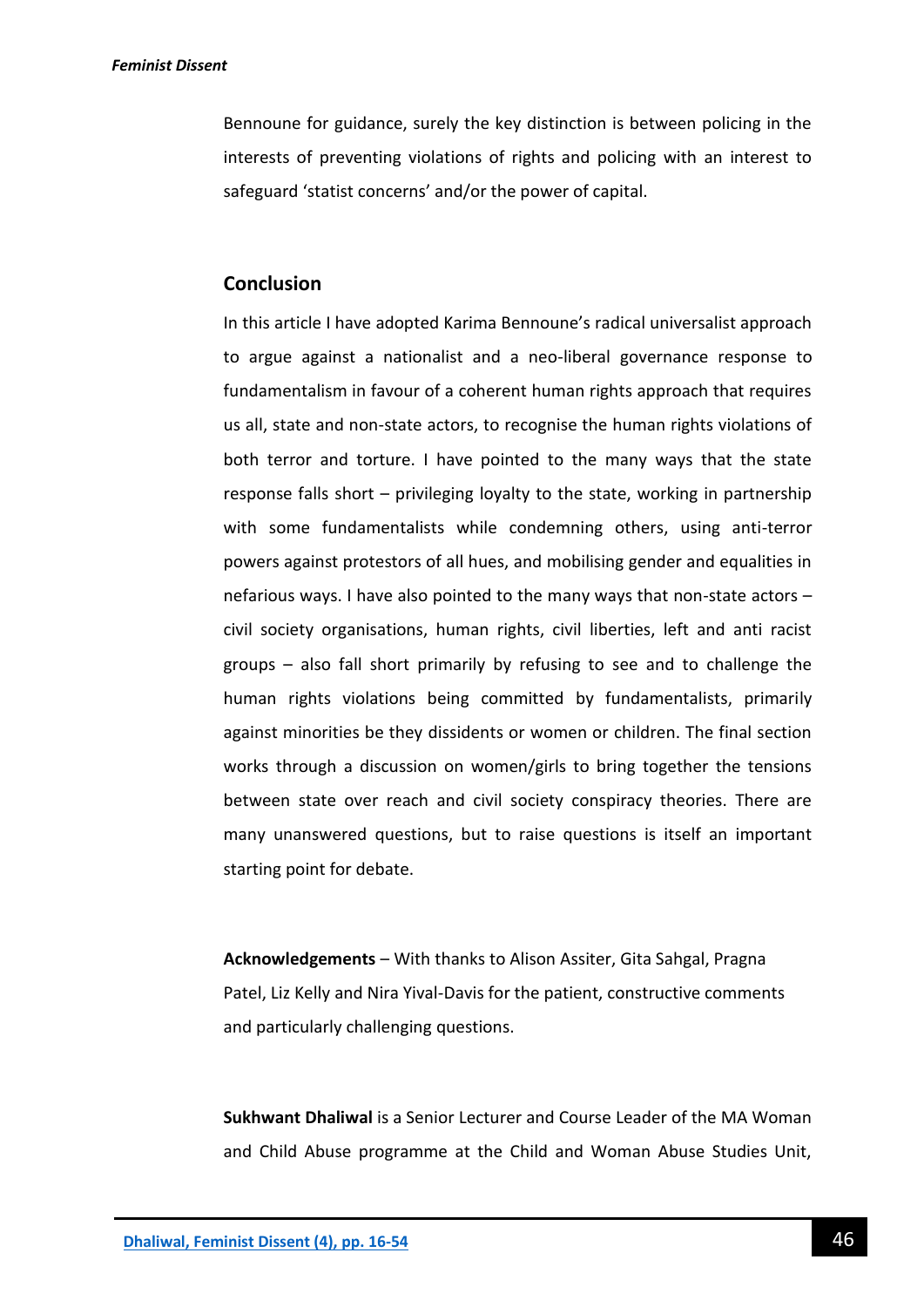London Metropolitan University. She was also a member of Women Against Fundamentalism and is on the Editorial Collective of *Feminist Dissent*. Over the years she has worked in and with the women's voluntary sector and on equalities related research projects covering racism, disability, and violence against women.

# **References**

Amnesty International (2016) *United Kingdom: Weakening Protections*, Amnesty International submission for the UN periodic review 27<sup>th</sup> Session for the UPR Working Group, May 2017. London: Amnesty International. Available at:

[https://www.amnesty.org.uk/files/UN%20Period%20Review%20May%20201](https://www.amnesty.org.uk/files/UN%20Period%20Review%20May%202017.pdf) [7.pdf](https://www.amnesty.org.uk/files/UN%20Period%20Review%20May%202017.pdf)

Anderson, D. (2017) *Attacks in London and Manchester: March – June 2017: Independent Assessment of MI5 and Police Internal Reviews*, London: David Anderson. **Available** at: [https://assets.publishing.service.gov.uk/government/uploads/system/upload](https://assets.publishing.service.gov.uk/government/uploads/system/uploads/attachment_data/file/664682/Attacks_in_London_and_Manchester_Open_Report.pdf) [s/attachment\\_data/file/664682/Attacks\\_in\\_London\\_and\\_Manchester\\_Open](https://assets.publishing.service.gov.uk/government/uploads/system/uploads/attachment_data/file/664682/Attacks_in_London_and_Manchester_Open_Report.pdf) [\\_Report.pdf](https://assets.publishing.service.gov.uk/government/uploads/system/uploads/attachment_data/file/664682/Attacks_in_London_and_Manchester_Open_Report.pdf) [Last accessed 4/02/2019].

Bennoune, K. (2008) Terror/Torture. *Berkeley Journal of International Law*, 26 (1), pp. 1-61.

Bennoune, K. (2010) 'Why I spoke out on Anwar Al Awlaki', *The Guardian*, published on 19th November 2010. Available at:

[https://www.theguardian.com/commentisfree/cifamerica/2010/nov/19/hum](https://www.theguardian.com/commentisfree/cifamerica/2010/nov/19/human-rights-usa) [an-rights-usa](https://www.theguardian.com/commentisfree/cifamerica/2010/nov/19/human-rights-usa) [Last accessed 3/02/2019].

Bhatt, C. (1997) *Liberation and Purity: race, new religious movements and the ethics of postmodernity*. London: Routledge.

Bhatt, C. (2012) Human Rights and the Transformations of War, *Sociology*, 46(5) pp. 813–828.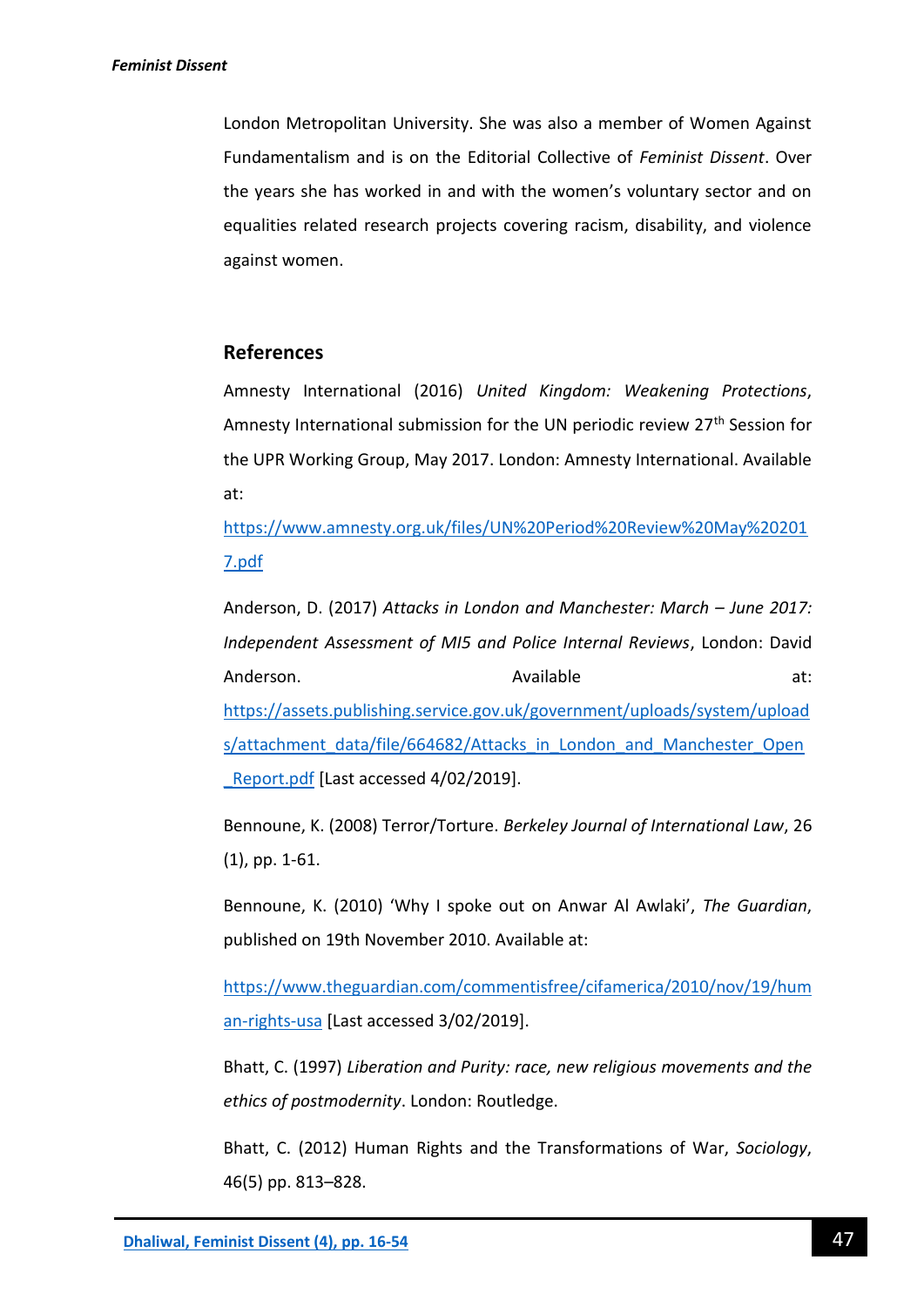Bhatt, C. (2017) Human Rights Activism and Salafi-Jihadi Violence, *The International Journal of Human Rights*, available online, DOI: 10.1080/13642987.2017.1314643

Cage (2016) *The 'Science' of Pre-Crime: the Secret 'Radicalisation' Study Underpinning Prevent*, London: Cage.

Blunkett, D. (2017) 'Why it was right to release Jamal al Harith in 2004', *The Guardian*, published 22nd February 2017. Available at:

[https://www.theguardian.com/commentisfree/2017/feb/22/jamal-al-harith](https://www.theguardian.com/commentisfree/2017/feb/22/jamal-al-harith-release-2004-guantanamo-david-blunkett)[release-2004-guantanamo-david-blunkett](https://www.theguardian.com/commentisfree/2017/feb/22/jamal-al-harith-release-2004-guantanamo-david-blunkett) [Last accessed 3/02/2019].

Brown, K. (2017) 'This is how radicalisation actually happens', *The Independent*, published on 24<sup>th</sup> May 2017. Available at: [https://www.independent.co.uk/voices/manchester-attack-isis-al-qaeda](https://www.independent.co.uk/voices/manchester-attack-isis-al-qaeda-radicalisation-risk-factors-a7753451.html)[radicalisation-risk-factors-a7753451.html](https://www.independent.co.uk/voices/manchester-attack-isis-al-qaeda-radicalisation-risk-factors-a7753451.html)

Cameron, D. (2011) PM's Speech at Munich's Security Conference. Published  $5<sup>th</sup>$ th February 2011 and available at: [https://www.gov.uk/government/speeches/pms-speech-at-munich-security](https://www.gov.uk/government/speeches/pms-speech-at-munich-security-conference)[conference](https://www.gov.uk/government/speeches/pms-speech-at-munich-security-conference) [Last accessed 4/02/2019].

Casey, L. (2016) *The Casey Review: A Review into Opportunity and Integration*. London: Open Government Licence. Available at: [https://www.gov.uk/government/publications/the-casey-review-a-review](https://www.gov.uk/government/publications/the-casey-review-a-review-into-opportunity-and-integration)[into-opportunity-and-integration](https://www.gov.uk/government/publications/the-casey-review-a-review-into-opportunity-and-integration) [Last accessed 3/02/2019].

Connett, D. (2017) 'Opportunities missed to stop the radicalisation of Brighton brothers' in *The Guardian*, published on 27th July 2017. Available at: [https://www.theguardian.com/uk-news/2017/jul/27/opportunities-missed](https://www.theguardian.com/uk-news/2017/jul/27/opportunities-missed-radicalisation-brothers-brighton-abdullah-jaffar-deghayes)[radicalisation-brothers-brighton-abdullah-jaffar-deghayes](https://www.theguardian.com/uk-news/2017/jul/27/opportunities-missed-radicalisation-brothers-brighton-abdullah-jaffar-deghayes) [Last Accessed 3/02/2019].

Coy, M. and Kelly, L. (2011) *Islands in the Stream: An Evaluation of Four Independent Domestic Violence Advocacy Schemes* London: Trust for London/Henry Smith Charity. Available from: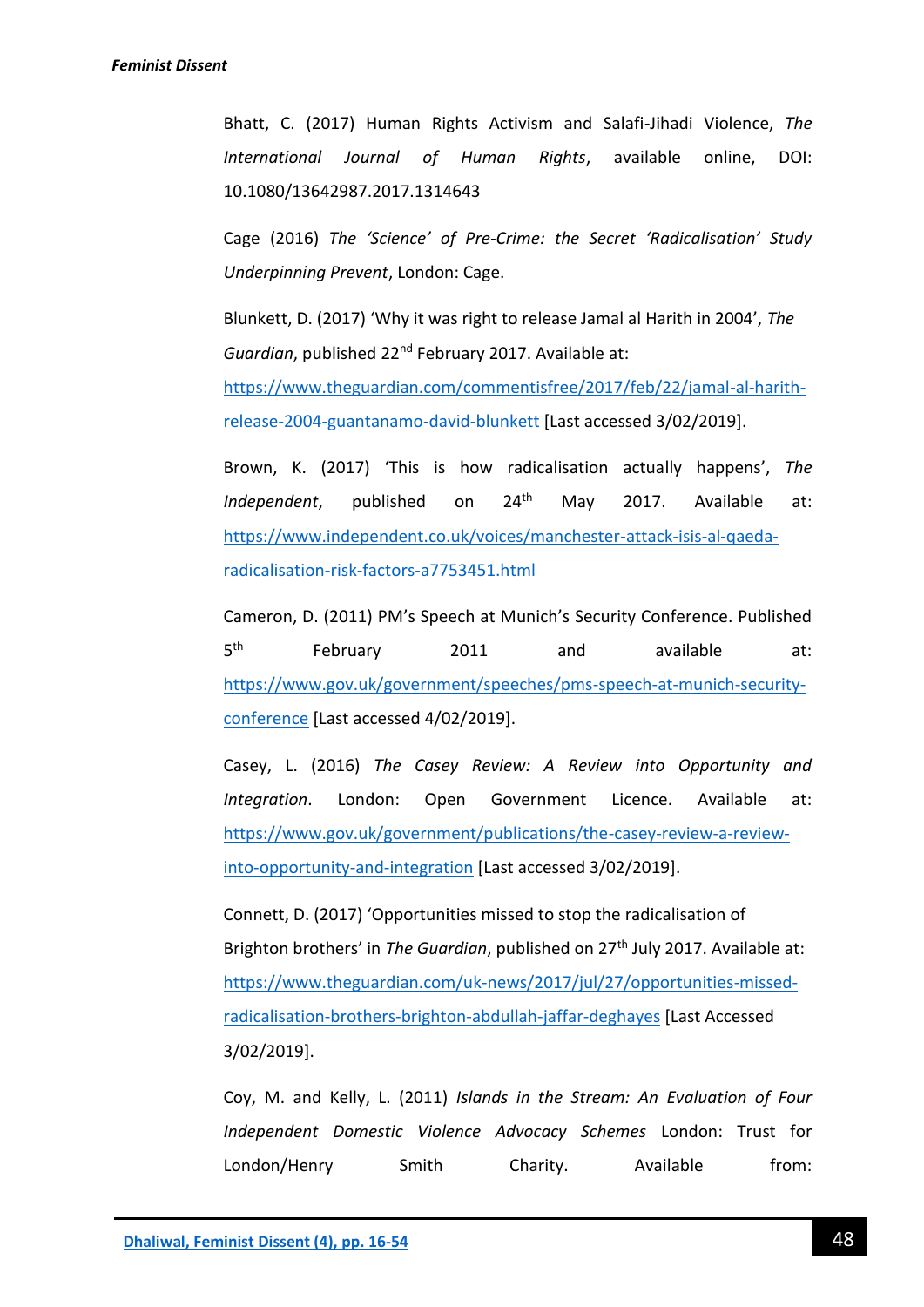[https://cwasu.org/resource/islands-in-the-stream-an-evaluation-of-four](https://cwasu.org/resource/islands-in-the-stream-an-evaluation-of-four-london-independent-domestic-violence-advocacy-schemes/)[london-independent-domestic-violence-advocacy-schemes/](https://cwasu.org/resource/islands-in-the-stream-an-evaluation-of-four-london-independent-domestic-violence-advocacy-schemes/)

Dhaliwal, S. (2011) *Religion, Moral Hegemony and Local Cartographies of Power: Feminist Reflections on Religion in Local Politics*, PhD thesis submitted to Goldsmiths, University of London. Available at: <http://eprints.gold.ac.uk/7802/>

Dhaliwal, S. (2017) Christian fundamentalism in the UK: Moral Swords of Justice or Moral Crusaders?, *Feminist Dissent*, Issue 2, pp. 118-147.

Dhaliwal, S. (forthcoming) 'Multifaithism and Secularism in the UK' in Goldenberg, N. and McPhillips, K. (eds) *The End of Religion: Feminist Reappraisals of the State.* USA: Routledge.

Fekete, L. (2006) 'Enlightened Fundamentalism? Immigration, Feminism and the Right', *Race & Class* 48(2): 1.

Goldenberg, N. R. (2013) 'Theorizing Religions as Vestigial States in Relation to Gender and Law: Three Cases' in *Journal of Feminist Studies in Religion*, 29 (1), pp. 39-52.

Gupta, R. (2015) 'Preventing violent extremism: a noose that is both too tight and too loose', Open Democracy, posted on 26<sup>th</sup> October 2015. Available at:

[https://www.opendemocracy.net/5050/rahila-gupta/preventing-violent](https://www.opendemocracy.net/5050/rahila-gupta/preventing-violent-extremism-noose-both-too-tight-and-too-loose)[extremism-noose-both-too-tight-and-too-loose](https://www.opendemocracy.net/5050/rahila-gupta/preventing-violent-extremism-noose-both-too-tight-and-too-loose)

Hall, S. (2011) The Neo-liberal Revolution, *Soundings*, 48 (Summer), pp. 9-27. Available at: [https://www.lwbooks.co.uk/sites/default/files/s48\\_02hall.pdf](https://www.lwbooks.co.uk/sites/default/files/s48_02hall.pdf)

Haroon, H. (2019) 'Victims, Perpetrators or Protectors: The Role of Women in Countering Terrorism' in *Feminist Dissent*, This Issue.

HM Government (2011) *The Prevent Strategy.* London: The Stationery Office. Available at:

[https://assets.publishing.service.gov.uk/government/uploads/system/upload](https://assets.publishing.service.gov.uk/government/uploads/system/uploads/attachment_data/file/97976/prevent-strategy-review.pdf) [s/attachment\\_data/file/97976/prevent-strategy-review.pdf](https://assets.publishing.service.gov.uk/government/uploads/system/uploads/attachment_data/file/97976/prevent-strategy-review.pdf)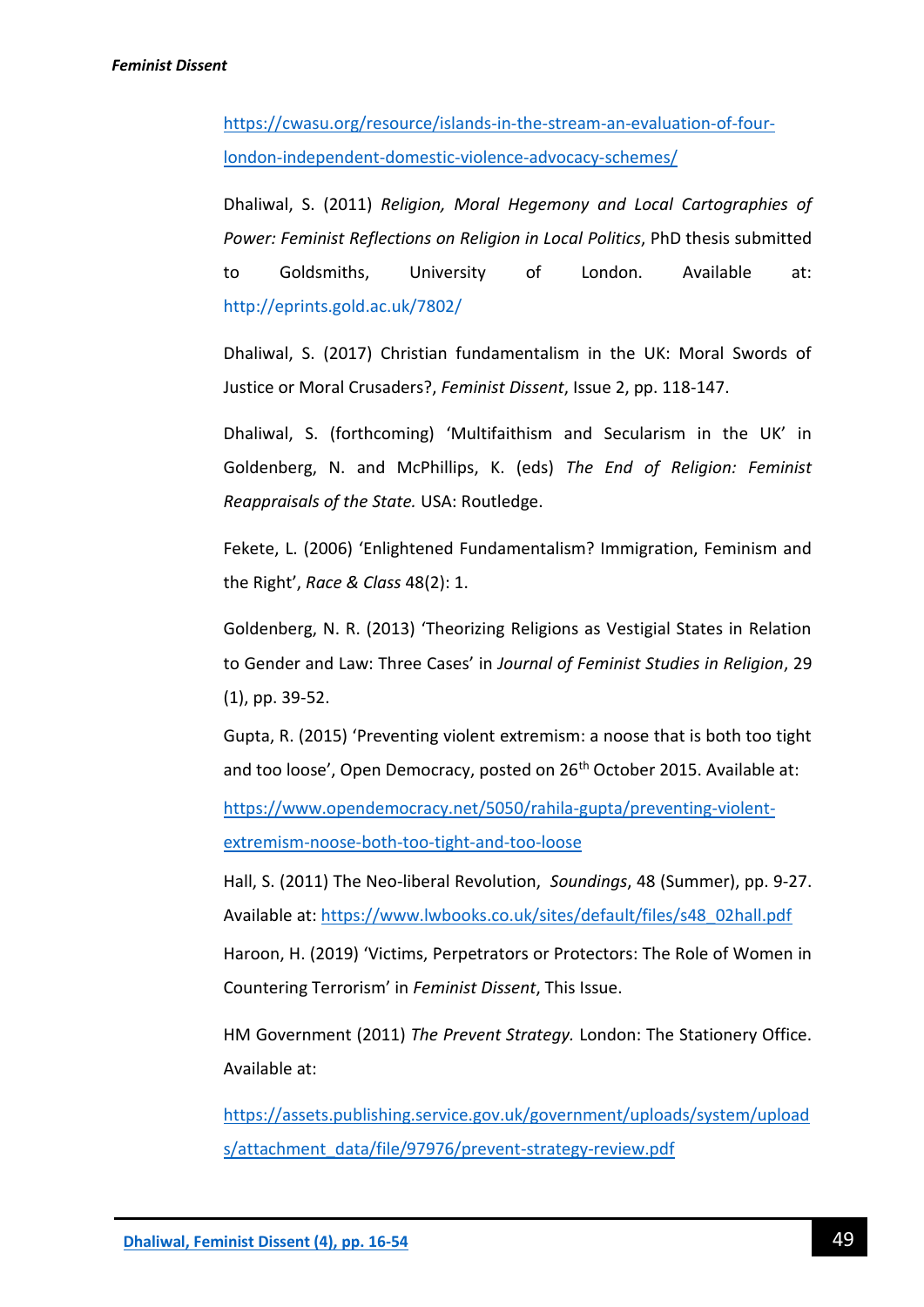HM Government (2015a) *The Counter Terrorism and Security Act 2015: Prevent Duty Guidance.* London: HM Government. Available at: [https://www.legislation.gov.uk/ukdsi/2015/9780111133309/pdfs/ukdsiod\\_9](https://www.legislation.gov.uk/ukdsi/2015/9780111133309/pdfs/ukdsiod_9780111133309_en.pdf) [780111133309\\_en.pdf](https://www.legislation.gov.uk/ukdsi/2015/9780111133309/pdfs/ukdsiod_9780111133309_en.pdf)

HM Government (2015b) *The Channel Duty Guidannce: Protecting vulnerable people from being drawn into terrorism*. London: HM Government.

Kazi, T. (2019) 'Jihadi Brides, Prevent and the Importance of Critical Thinking Skills' in *Feminist Dissent*, This Issue.

Kundnani, A. (2015) *A Decade Lost: Rethinking Radicalisation and Extremism*. London: Claystone.

London ESOL Teacher (2019) 'Some Dilemmas of Prevent', *Feminist Dissent*, Issue 4. In this Issue.

MacAskill, E., Grierson, J. and Stewart, H. (2017) 'British suicide bombing suspect wasn't being tracked by UK intelligence', *The Guardian*, published on 22<sup>nd</sup> February 2017. Available at:

[https://www.theguardian.com/world/2017/feb/22/british-suicide-bomber](https://www.theguardian.com/world/2017/feb/22/british-suicide-bomber-jamal-al-harith-not-monitored-by-security-services)[jamal-al-harith-not-monitored-by-security-services](https://www.theguardian.com/world/2017/feb/22/british-suicide-bomber-jamal-al-harith-not-monitored-by-security-services) [Last accessed 3/02/2019].

Maher, S. & Frampton, M. (2009) *Choosing our friends wisely: Criteria for engagement with Muslim groups*. London: Policy Exchange.

Malik, K. (2017) From left radicalism to radical Islamism, *Pandemonium*, dated 28th May 2017. Available at: [https://www.theguardian.com/uk](https://www.theguardian.com/uk-news/2017/feb/25/small-part-of-manchester-that-has-been-home-to-16-jihadis)[news/2017/feb/25/small-part-of-manchester-that-has-been-home-to-16](https://www.theguardian.com/uk-news/2017/feb/25/small-part-of-manchester-that-has-been-home-to-16-jihadis) [jihadis](https://www.theguardian.com/uk-news/2017/feb/25/small-part-of-manchester-that-has-been-home-to-16-jihadis) [Last accessed 4/02/2019].

McKee, R. (2017) 'Jamil al Harith was "radicalised a decade after Guantanamo release"', *The Guardian*, published on 23rd February 2017. Available at: [https://www.theguardian.com/world/2017/feb/23/british-suicide-bomber](https://www.theguardian.com/world/2017/feb/23/british-suicide-bomber-jamal-al-harith-radicalised-decade-after-guantanamo-release)[jamal-al-harith-radicalised-decade-after-guantanamo-release](https://www.theguardian.com/world/2017/feb/23/british-suicide-bomber-jamal-al-harith-radicalised-decade-after-guantanamo-release)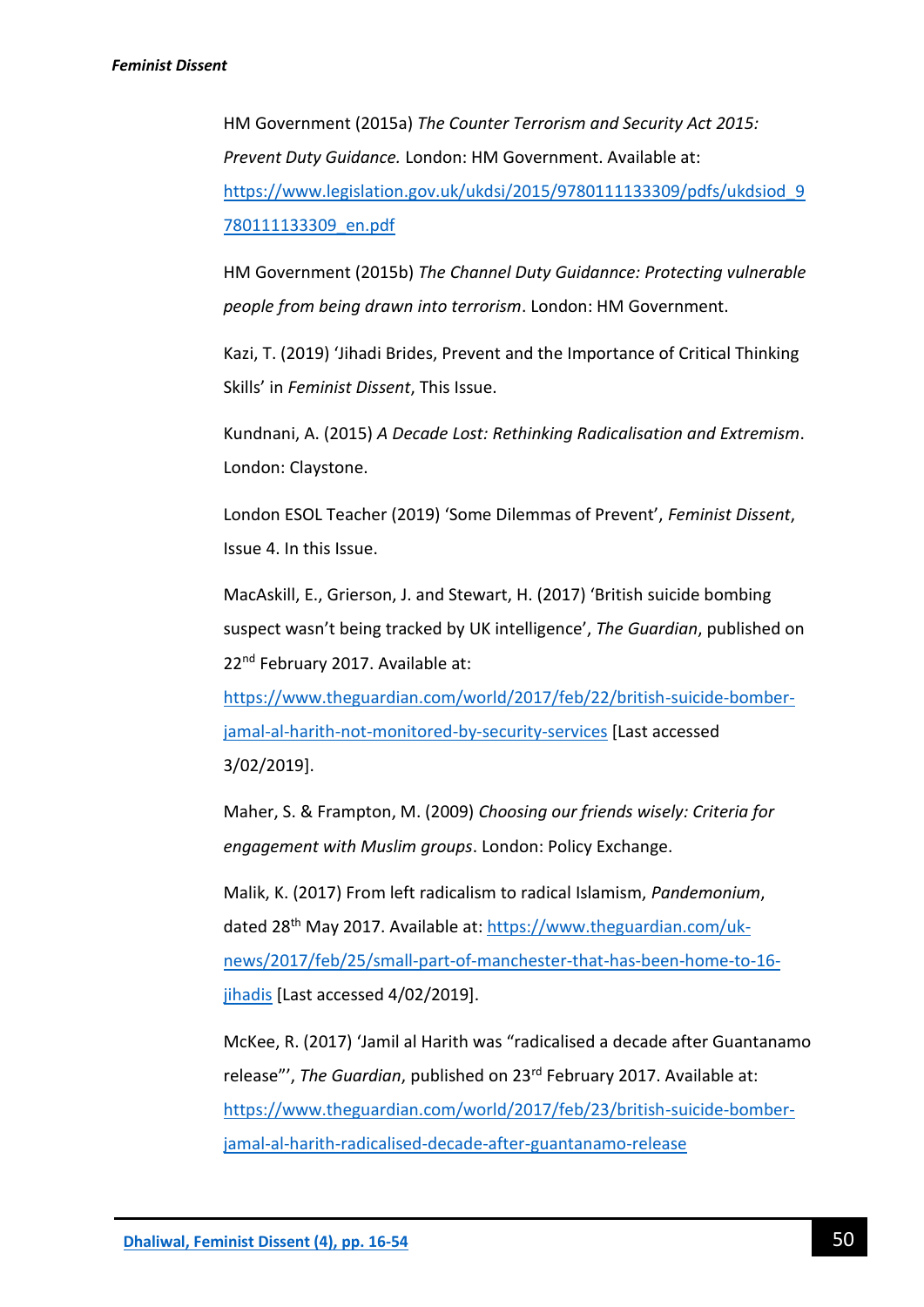O' Toole, T., Meer, N., Dehanas, D.N., Jones, S.H. and Modood, T. (2015) Governing through Prevent: Regulation and Contested Practice in State-Muslim Engagement. *Sociology*, 50, (1), pp. 160-177.

Parker, D., Chapot, D. and Davis, J. (2019) 'The Prevent Strategy's impact on social relations: a report on work in two local authorities' in *Feminist Dissent*, This Issue.

Parveen, N. (2017) 'Small part of Manchester that has been home to 16 jihadis', *The Guardian*, published on 25<sup>th</sup> February 2017. Available at:

[https://www.theguardian.com/uk-news/2017/feb/25/small-part-of](https://www.theguardian.com/uk-news/2017/feb/25/small-part-of-manchester-that-has-been-home-to-16-jihadis)[manchester-that-has-been-home-to-16-jihadis](https://www.theguardian.com/uk-news/2017/feb/25/small-part-of-manchester-that-has-been-home-to-16-jihadis) [Last accessed 4/02/2019].

Patel, P. (2018) The story of a feminist victory against fundamentalists and gender segregation in UK schools, *openDemocracy*, posted online on 11th January 2018. Available at: [https://www.opendemocracy.net/5050/pragna](https://www.opendemocracy.net/5050/pragna-patel/feminist-victory-fundamentalists-gender-segregation-uk-schools)[patel/feminist-victory-fundamentalists-gender-segregation-uk-schools](https://www.opendemocracy.net/5050/pragna-patel/feminist-victory-fundamentalists-gender-segregation-uk-schools) [Last accessed 3/02/2019].

Patel, P. (2019) 'Safeguarding and the Gender Dimension', *Feminist Dissent*, in this Issue.

Quinn, B. and Weaver, M. (2017) 'After Guantanamo: What became of the Britains freed from the US camp?', *The Guardian*, published on 22nd February 2017. Available at: [https://www.theguardian.com/us-](https://www.theguardian.com/us-news/2017/feb/22/what-became-of-the-guantanamo-britons-jamal-al-harith)

[news/2017/feb/22/what-became-of-the-guantanamo-britons-jamal-al-harith](https://www.theguardian.com/us-news/2017/feb/22/what-became-of-the-guantanamo-britons-jamal-al-harith) [Last accessed 3/02/2019].

Rawlinson, K. (2017) 'Isis suicide bomber was Briton freed from Guantanamo', *The Guardian*, published on 22nd February 2017. Available at: [https://www.theguardian.com/world/2017/feb/22/isis-suicide-bomber-was](https://www.theguardian.com/world/2017/feb/22/isis-suicide-bomber-was-briton-freed-from-guantanamo)[briton-freed-from-guantanamo](https://www.theguardian.com/world/2017/feb/22/isis-suicide-bomber-was-briton-freed-from-guantanamo) [Last accessed 3/02/3019].

Reiner, J.T. (2018) *New Directions in Just War Theory*. UK: Create Space Independent Publishing Platform.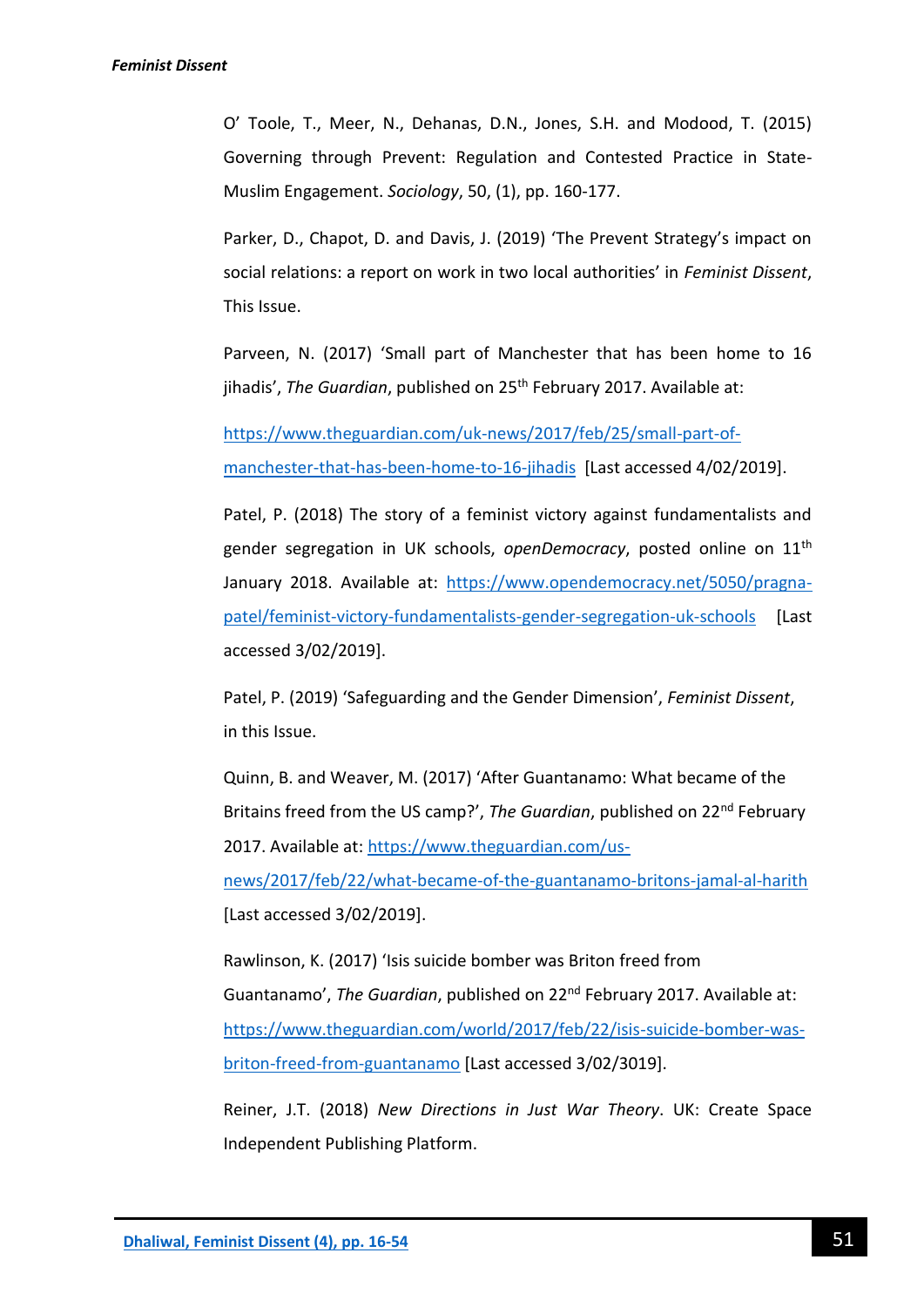Rose, N. (1999) *Powers of Freedom: Reframing Political Thought*. Cambridge University Press.

Sahgal, G. (2010) 'A statement by Gita Sahgal on leaving Amnesty International' in the *New York Review of Books*, published on 13th May 2010. Available at: [https://www.nybooks.com/articles/2010/05/13/statement-gita](https://www.nybooks.com/articles/2010/05/13/statement-gita-sahgal-leaving-amnesty-internationa/)[sahgal-leaving-amnesty-internationa/](https://www.nybooks.com/articles/2010/05/13/statement-gita-sahgal-leaving-amnesty-internationa/) [Last accessed 4/02/2019].

Sahgal, G. (2016) 'Sharia, security and the church: dangers of the British Home Office inquiry' published by *openDemocracy* online on 8<sup>th</sup> August 2016. Available at: [https://www.opendemocracy.net/5050/gita-sahgal/sharia](https://www.opendemocracy.net/5050/gita-sahgal/sharia-security-and-church-in-uk-dangers-of-home-office-inquiry-into-sharia)[security-and-church-in-uk-dangers-of-home-office-inquiry-into-sharia](https://www.opendemocracy.net/5050/gita-sahgal/sharia-security-and-church-in-uk-dangers-of-home-office-inquiry-into-sharia) [Last accessed 3/02/2019].

Sassen, S. (1996) *Losing Control? Sovereignty in an Age of Globalisation*. New York: Columbia University Press.

Saskia Sassen (2004) 'The State and Globalisation: Denationalised Participation' in *Michigan Journal of International Law*, Volume 25, Issue 4, pp. 1141 – 1158.

SBS/WAF (2007) Submission to the Commission on Cohesion and Integration. Available at:<https://tinyurl.com/y7pfsuf9> [Last accessed 3/02/2019].

Sheffield, Carole J. (1995) 'Sexual Terrorism,' in Jo Freeman (ed.) Women: A Feminist Perspective, 5th edition, Mountain View, CA: Mayfield Publishing Co., pp. 409–23.

Smith, J. (2017) 'The seeds of terrorism are often sown in the home – with domestic violence', The Guardian, published 10<sup>th</sup> July 2017. Available at:

[https://www.theguardian.com/commentisfree/2017/jul/10/seeds-terrorism](https://www.theguardian.com/commentisfree/2017/jul/10/seeds-terrorism-sown-home-domestic-violence-islamic-state)[sown-home-domestic-violence-islamic-state](https://www.theguardian.com/commentisfree/2017/jul/10/seeds-terrorism-sown-home-domestic-violence-islamic-state) [Last accessed 4/02/2019].

Stark, E. (2009) 'Rethinking Coercive Control' in *Violence Against Women*, 15 (12), pp. 1509-1525.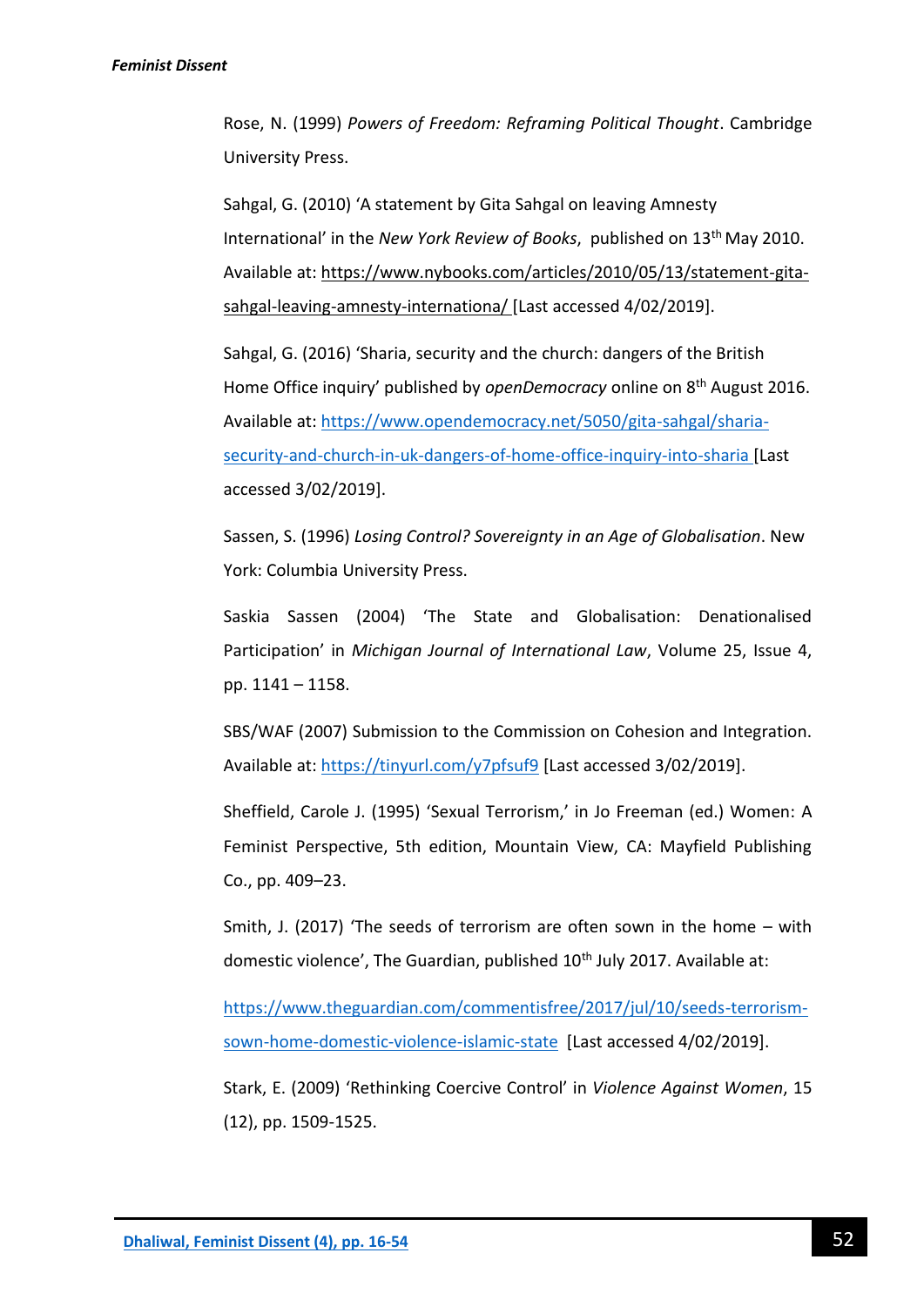**.** 

Tax, M. (2013) *Double Bind: The Muslim Right, the Anglo-American Left, and Universal Human Rights*. London: Centre for Secular Space.

Thomas, P.(2012) *Responding to the Threat of Violent Extremism - Failing to Prevent*. London: Bloomsbury Academic.

Yuval-Davis, N. (2012) The double crisis of governability and governmentality, *Soundings,* 52 (Autumn) pp. 88-99.

#### **To cite this article:**

Dhaliwal, S. (2019) Respecting and Ensuring Rights: Feminist Ethics for a State Response to Fundamentalism, *Feminist Dissent*, 4, pp. 16-54. Retrieved from:<https://doi.org/10.31273/fd.n4.2019.409>

- iii In Chetan Bhatt's words, Aafia Siddiqui is 'a Pakistani citizen currently incarcerated in Texas, having been found guilty of attempted murder and armed assault on US soldiers while she was in US custody in Afghanistan. The details of why she was in military custody in July 2008, why she was flown to the US, and other issues surrounding her movements are strongly disputed… For her supporters in Pakistan, and for much of the human rights movement internationally, including Amnesty International and Human Rights Watch, Aafia Siddiqui symbolised powerfully the atrocities and injustices of the 'global war on terror' and US imperialism… She is frequently characterised as an innocent neuroscientist who worked tirelessly for the welfare of others, a loving mother who suffered horrifying atrocities for years at the hands of the US military, including physical and mental torture, rape, solitary confinement, sustained degradation, and enforced separation from her children and family… Siddiqui's past work for charities, including ones known to be Al Qaeda fronts, is glossed in the representation of her as 'a savior of humanity'.' [2017: 6].
- iv Standing Advisory Councils on Religious Education or SACREs usually comprise dominant religious organisations within local areas. Their main function is to advise on religious education and collective worship in schools within their area. While it is also a mechanism for schools with diverse populations to gain an exemption from Christian worship, it also gives particular religious groups the power to establish normative understandings and determine interpretations and practices of their specific religion. For examples see Chapters 4 & 11 of Dhaliwal, S. (2011) *Religion, Moral Hegemony and Local Cartographies of Power: Feminist Reflections on Religion in Local Politics*, PhD thesis submitted to Goldsmiths, University of London. Available at: <http://eprints.gold.ac.uk/7802/>

i In this article I have used the terms Muslim fundamentalism, Islamist, and Islamism interchangeably to refer to the same right wing religious-political movements and organisations that work through state and civil society structures in order to impose their particular version of Islam as the only correct version and that quell dissenting voices and practices either with the threat of violence or the actual use of force.

ii See The Letters page in *The Independent* following the conviction, particularly 'The UK's approach to the Stansted protestors has been shameful – it should inspire us all to action', dated 18th December 2018 and available at: [https://www.independent.co.uk/voices/letters/letters-stansted-protests-15-protestors-uk](https://www.independent.co.uk/voices/letters/letters-stansted-protests-15-protestors-uk-human-rights-immigration-brexit-christmas-a8689056.html)[human-rights-immigration-brexit-christmas-a8689056.html](https://www.independent.co.uk/voices/letters/letters-stansted-protests-15-protestors-uk-human-rights-immigration-brexit-christmas-a8689056.html)